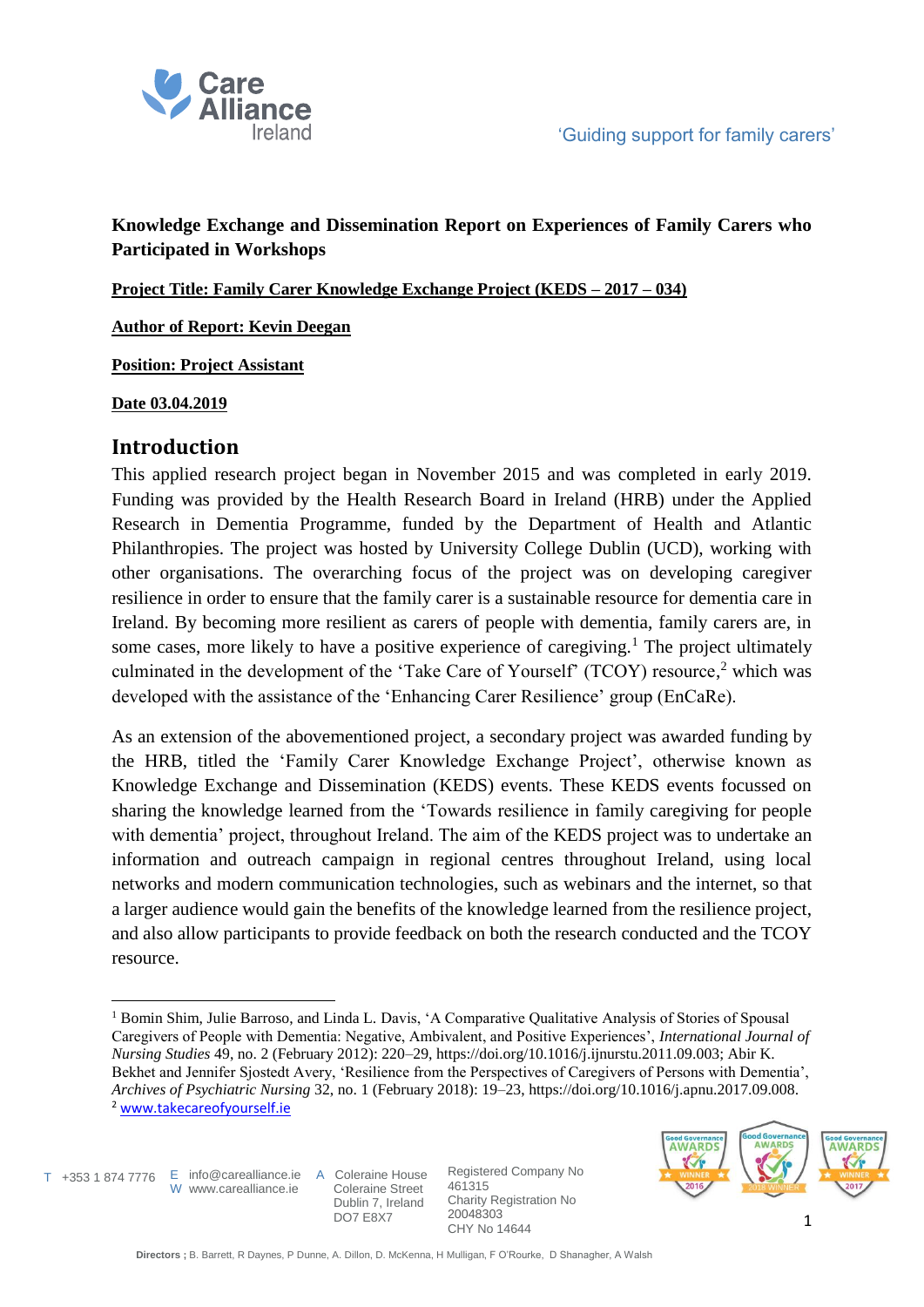

The main KEDS workshops ran from September 2018 to November 2018, with five workshops in total and 59 family carers taking part. A webinar aimed at family carers of people with dementia was hosted in UCD, with 25 people taking part. Aimed at health and social care professionals, a second webinar was hosted in UCD in March 2019 with a total of 23 people engaged in the session. This webinar was designed to raise awareness of this newly developed resource. In total, 107 people took part in the KEDS workshops and two webinars.

This report discusses the experiences of family carers who participated in the five workshops. To complement this report, an analysis of exit survey data was also completed to gauge an overall view of the experiences of the family carers who participated in the workshops.

W www.carealliance.ie

T +353 1 874 7776 E info@carealliance.ie A Coleraine House Coleraine Street Dublin 7, Ireland DO7 E8X7

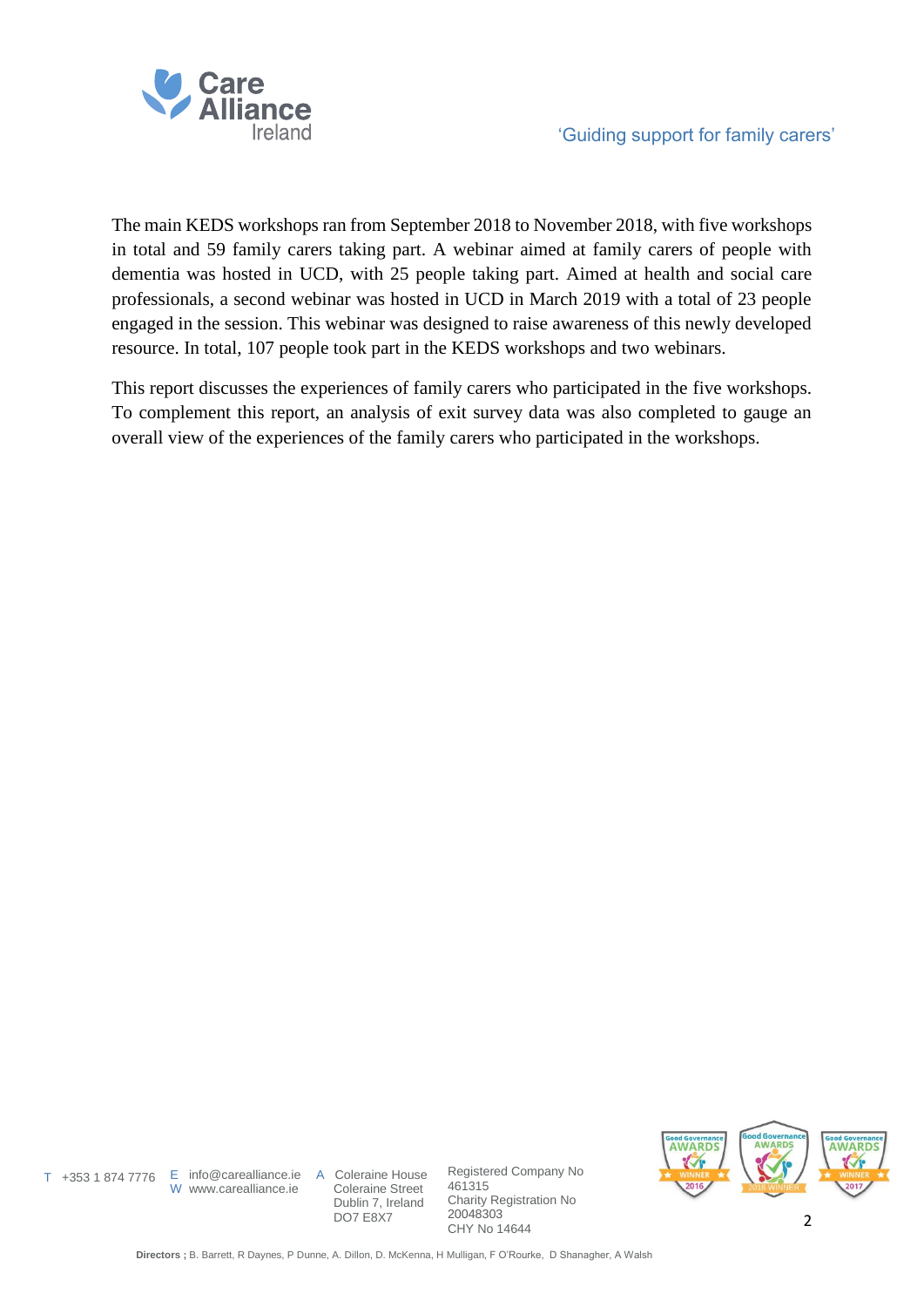

# **Project Team**

The following members of the project team were involved with the creation of material for and facilitation of the KEDS workshops:

- Professor Gerard Fealy, Professor of Nursing at UCD, Principal Investigator of the project
- Ms Sandra McCarthy, Project Manager
- Mr Liam O'Sullivan, Executive Director of Care Alliance Ireland
- Mr Kevin Deegan, Research Assistant, Care Alliance Ireland
- Dr Attracta Lafferty, UCD, Research Fellow
- Professor Amanda Phelan, UCD, Head of Subject for Older People and Associate Dean for Global Engagement
- Professor Eilish McAuliffe, UCD, Professor of Health Systems
- Dr Diarmuid O'Shea, Consultant in Geriatric Medicine at St Vincent's University Hospital

# **Workshop Plan**

Each KEDS workshops was divided into the following parts:

- 1. Project Overview
- 2. Resilience
- 3. Research into Resilience and Caring for Someone with Dementia
- 4. Developing a Resource to Promote Carer Resilience

In each workshop the facilitator provided an overview of the project and the outputs to date, and then highlighted why the research is relevant to family carers and their lived experiences. The facilitator also provided an opportunity for discussion and feedback on the topics covered. For example, after each part was completed, the facilitator allowed for knowledge exchange moments where the participants discussed what it means to be resilient as a family carer and how the research compared to their experiences as carers, which was followed by an opportunity to provide feedback on the TCOY resource.

At the end of each workshop, the group was invited to complete an exit survey, not only to gauge their impressions of the TCOY resource, but also to determine their overall experiences of the KEDS workshops. This report discusses the family carers' experiences, which cover a range of topics and themes from dealing with repetition to transitioning to residential care. In order to ensure anonymity and confidentiality, participant names are not used throughout the report.

T +353 1 874 7776 E info@carealliance.ie A Coleraine House W www.carealliance.ie

 Coleraine Street Dublin 7, Ireland DO7 E8X7

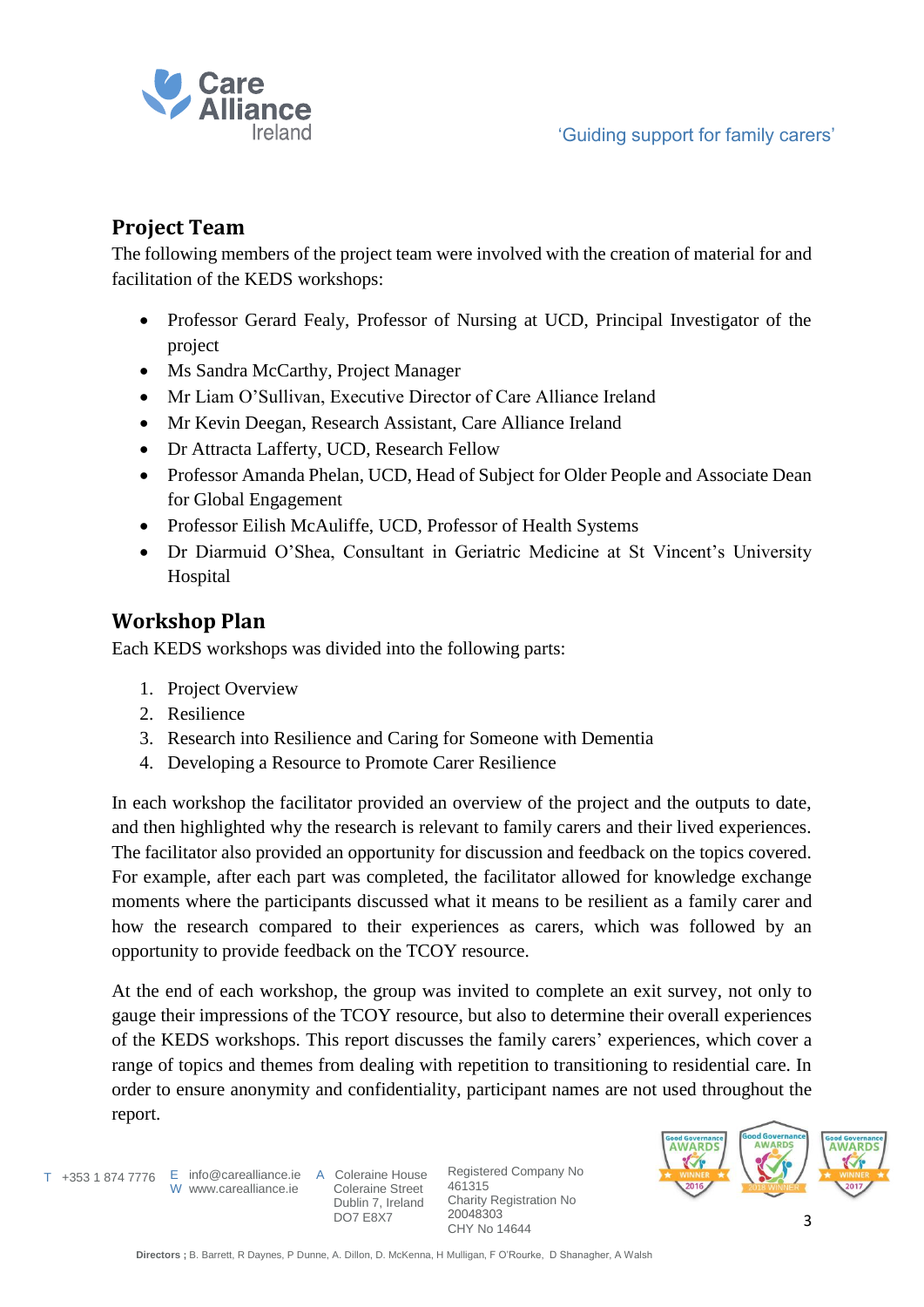

# **Experiences of Family Carers in Workshops**

The KEDS workshops provided an opportunity for family carers of people with dementia to provide feedback on the TCOY resource. The group was also invited, but not obligated, to share their family caring experiences with others in the group. This report will examine some of the experiences and comments made by the group in each of the sessions. Alongside this, the report will use exit survey data from the workshops to better inform our understanding of the family carers' experience of the KEDS sessions.

## *Background: Family Carers of People with Dementia*

One of the purposes of the workshops was to invite family carers of people with dementia who were not in receipt of Carer's Allowance to provide feedback on the TCOY resource, but also to share their caring experiences if they wished to do so. As a result, there was a wide range of caring experiences at each workshop, with some people caring for years and others only starting in their caring role. In each workshop there was a mixture of male and female carers, as well as a mix of those caring for spouses and those caring for parents, and there was a varied level of education. In such a diverse group of people, there was much discussion and many different points of view. The varying level of caring experience and ages is illustrated by the graphs below.



In the first workshop, one attendee noted from her experience that young children are often impacted by dementia yet supports are not tailored to their needs. She gave as an example that the violent outbursts of a person with dementia in her family could be seen as a child-protection issue and

- 13% had less than a years' experience
- 52% had 1-5 years' experience
- 19.6% had 6-9 years' experience
- 8.7% had 10 years or more experience

T +353 1 874 7776 E info@carealliance.ie A Coleraine House

W www.carealliance.ie

 Coleraine Street Dublin 7, Ireland DO7 E8X7

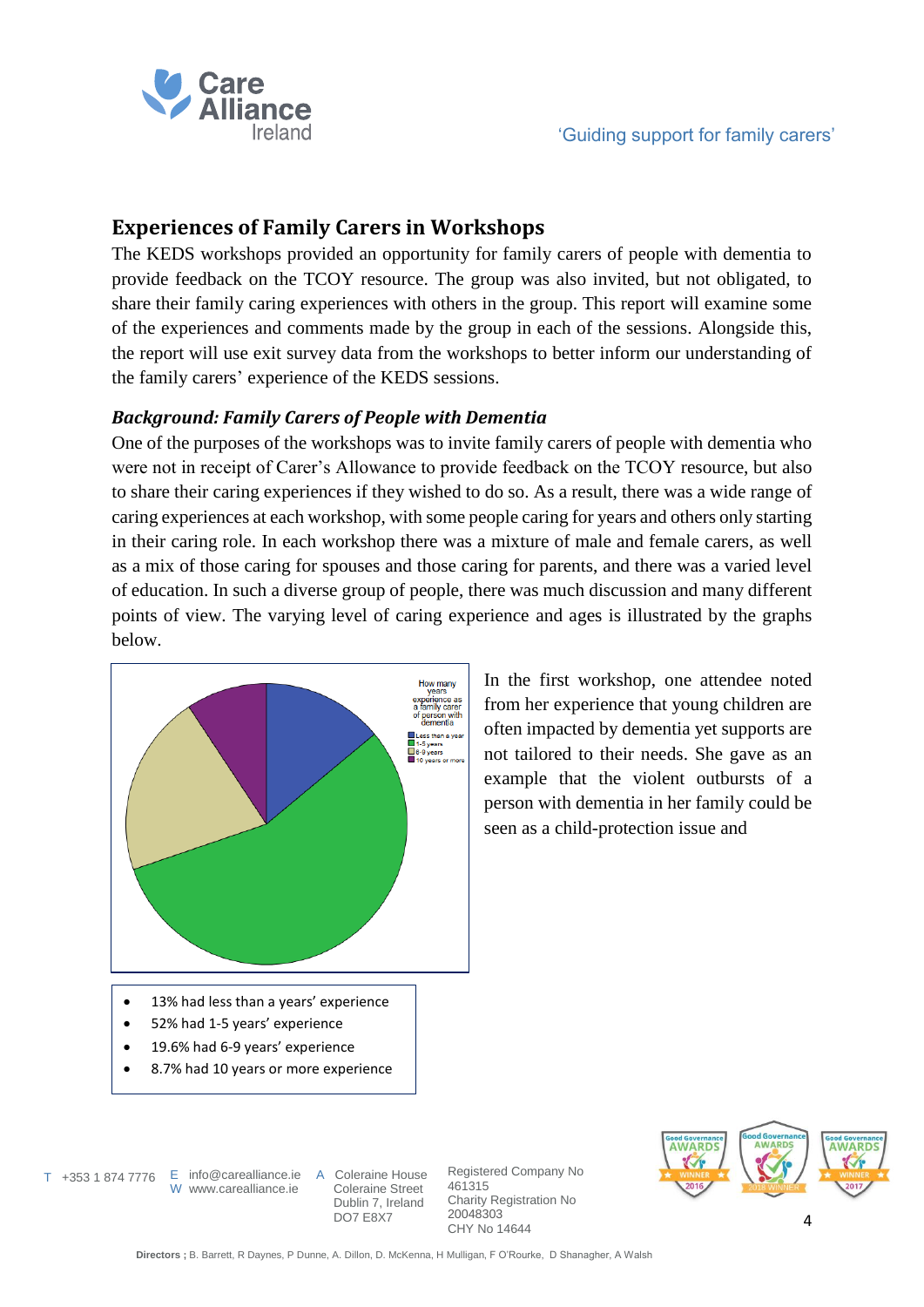



yet there is no clear signposting for families on where to go for support for such situations. Many participants raised the topic of family conflict and caring for someone with dementia. Some family carers noted that often the caring role falls to one person and it can be very hard to engage other family members and find support when it is needed. One participant noted that while she was unable to provide full-time care to her parent with dementia, she helps and does what she can when possible. However, her sibling who is the primary carer is very resentful of this and she worries how their relationship will be impacted in the long-run.

One member of the group in the third workshop mentioned that in comparison with the National Health Service in the United Kingdom, the Health Service Executive was doing a '*better job* 

T +353 1 874 7776 E info@carealliance.ie A Coleraine House

W www.carealliance.ie

 Coleraine Street Dublin 7, Ireland DO7 E8X7

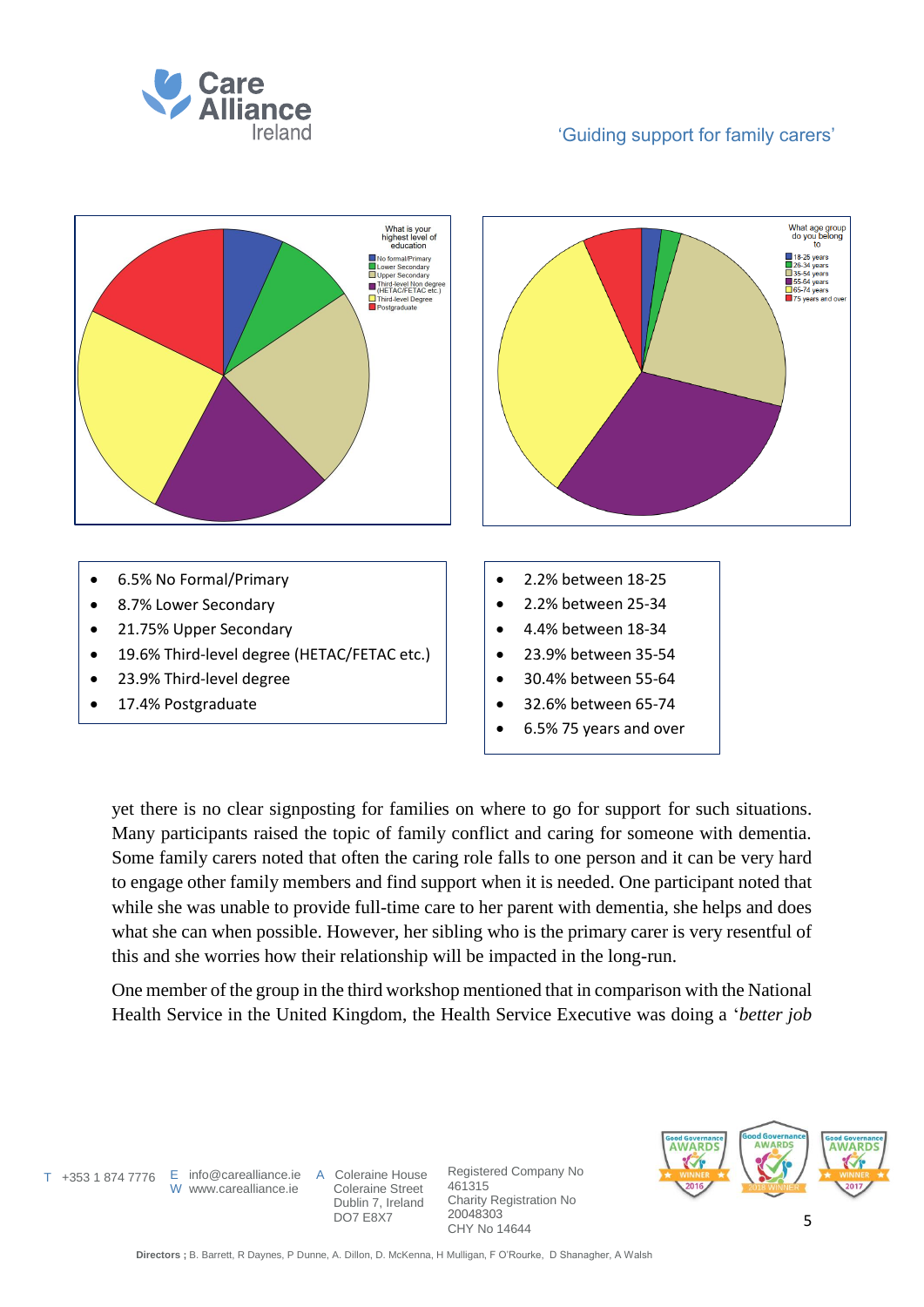



*at caring*' for people with dementia, but there was still a need for better supports in the Irish system to help family carers be more resilient.

A number of people had never previously attended a support group or group session like the workshop. One participant from the fourth workshop mentioned that it was refreshing to see that she was not alone in her experiences as a family carer; this was her first time attending a group meeting or intervention of sorts and she was '*happy to see that she is not alone*'. Throughout the workshops it was clear that many people had never been to a support group, dementia café, etc.

The varying levels of caring experience ensured there were multiple points of view on each topic

discussed, which will be further elaborated on below as we discuss some of the common themes which arose over the five workshops.

# **Themes**

## *Dementia Diagnosis*

One of the core concerns raised by a number of family carers revolved around the issue of getting a dementia diagnosis. A number of participants in the first workshop stated that the capacity tests<sup>3</sup> were ineffective as many had stories of their loved ones with dementia '*passing*' these tests with '*flying colours*', and once outside the doctor's office not knowing where they were or why they were there. Many family carers shared the same stories and expressed the frustration that this can cause to the caregiver. Some suggested that the testimony of carers should be factored into any assessments carried out. The idea that some people with dementia can '*do well*' at the capacity tests came up across multiple workshops and was one of the core issues highlighted by many participants. Many in the first workshop stated that '*family carers are not taken seriously by GPs and doctors*' when discussing matters related to their family members' health and well-being.

Throughout the workshops, the difficulty of getting a dementia diagnosis was highlighted, as well as the frustration caused to carers when their insights and reports of worrying behaviour

1

T +353 1 874 7776 E info@carealliance.ie A Coleraine House W www.carealliance.ie

 Coleraine Street Dublin 7, Ireland DO7 E8X7



<sup>&</sup>lt;sup>3</sup> For example<https://www.alzheimers.org.uk/get-support/legal-financial/assessing-capacity>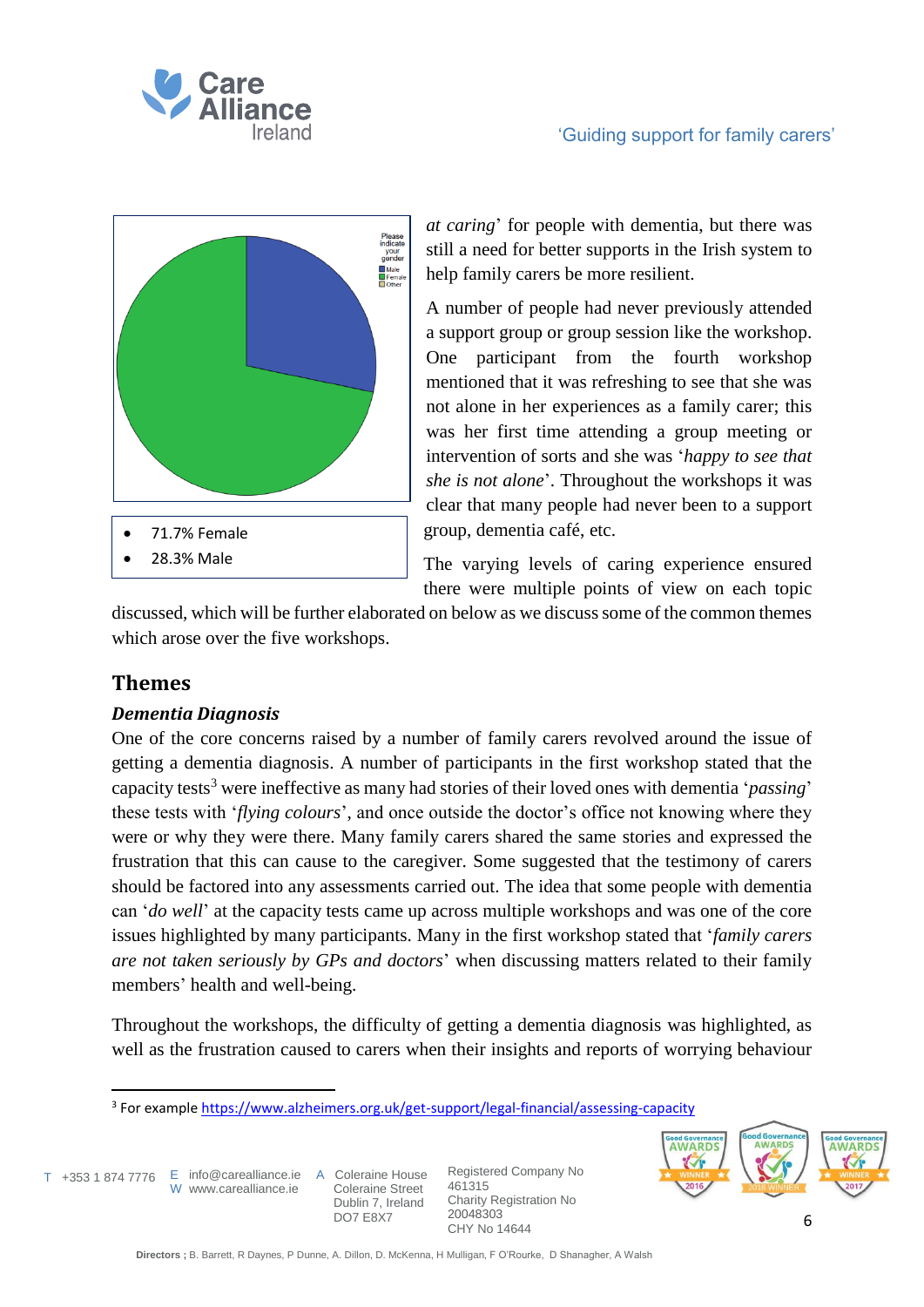

were ignored by health professionals in favour of standardised tests which the person often passed. In the fourth workshop, one person stated that when trying to get a dementia diagnosis for her husband their local GP asserted that '*it is just old age*' causing the lapses in memory, which she found very upsetting and disconcerting.

Participants in the fifth workshop highlighted that they did not know where to turn at first to get a diagnosis or where to get support to help care for their loved ones after getting a diagnosis.

Getting a dementia diagnosis proved to be a lively topic of discussion in each workshop, with many family carers stating how they had difficulty getting a diagnosis and found it hard to get support from local health nurses or GPs.

### *Resilience as a Family Carer*

As resilience was the main focus of the project and the KEDS workshops, it is no surprise that there was plenty of discussion on the topic. In the first workshop, the group agreed that resilience plays an important role in caring for someone with dementia. Many in the first group stated that there are different types of resilience and that the caring experiences of family carers will vary from person to person, as will a person's ability to remain resilient in the face of burden and negativity.

One member mentioned in the second workshop that it doesn't matter whether a person is resilient and that '*there is no choice in the matter*' when it comes to caring for a family member, which caused some contention within the group as some agreed and some disagreed with the idea that there was no choice regarding caring for someone. This is also considered in the research presented at the workshops – that some people demonstrate more resilience when they make the choice to care for their loved ones. Despite the argument about whether there is a choice to care or not, there was a consensus amongst the second group that levels of resilience vary from person to person.

In the third workshop, one individual mentioned that it is vital to look after one's own health as a family carer. Some in the group shared stories about how they suffered with depression and anxiety when caring for someone with dementia and highlighted how important it is to talk to others and to '*reach out to friends, family and health professionals*' when you need help.

One participant in the fourth workshop relayed how he adapts and overcomes challenges by allowing the family member he cares for to retain some elements of freedom, which in turn makes the caring role easier for him, and also his family member is now less prone to frustration and confusion. In contrast to this, another participant stated that it can be '*frustrating to have to remember two shopping lists*' and that it is hard to be in two frames of mind as a mother who

W www.carealliance.ie

T +353 1 874 7776 E info@carealliance.ie A Coleraine House Coleraine Street Dublin 7, Ireland DO7 E8X7

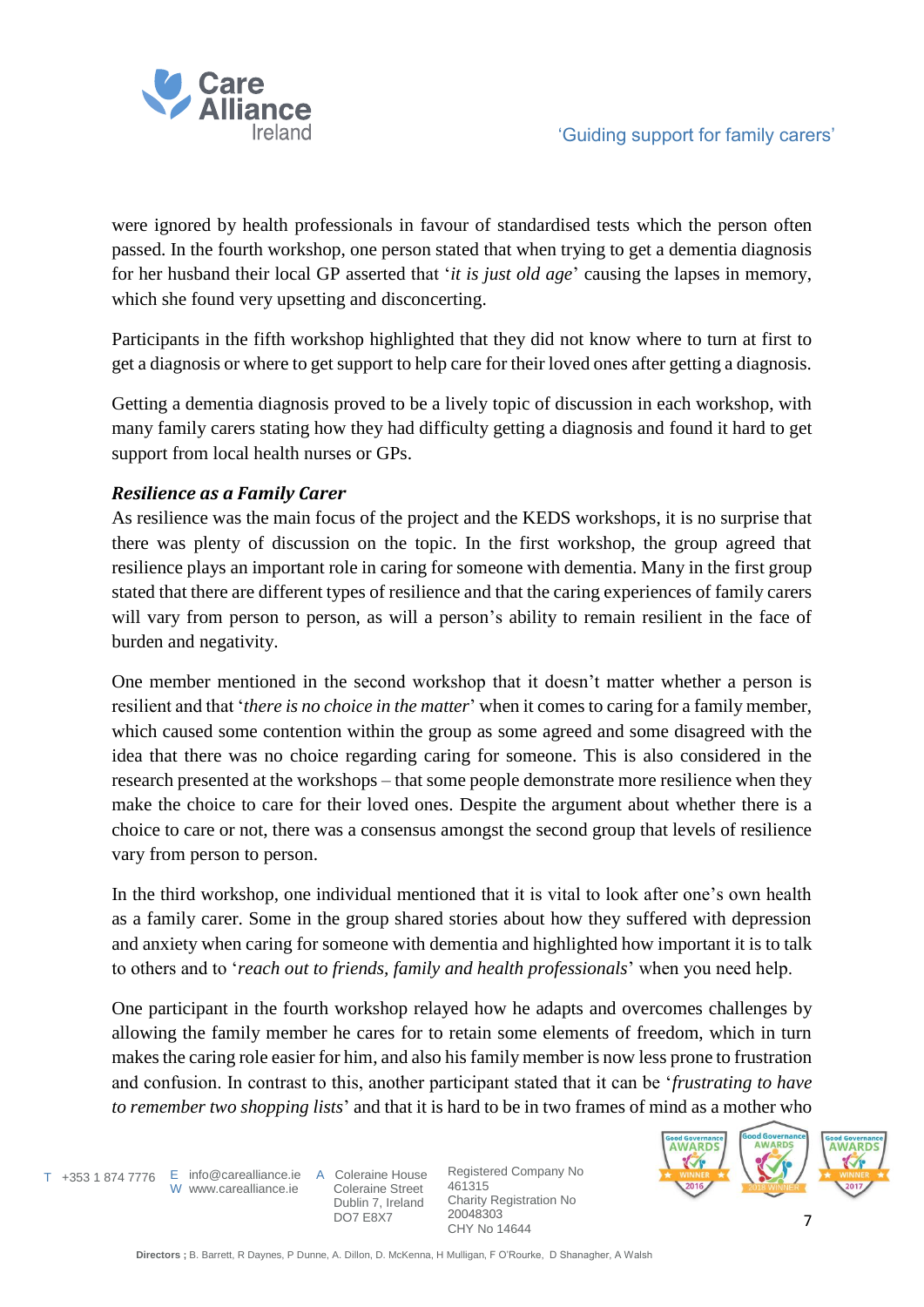

needs to care for her own children and also act as a carer for her mother. This participant stated that this impinged on her ability to remain resilient and positive at times as a family carer.

Many people were concerned about feelings of guilt for taking time off or passing the buck of the caring role, even if only for a matter of a few days. One person highlighted that while it may make you feel guilty at first, taking breaks '*has to be done or you will end up drained*'*.*  Another stated that it can be difficult to '*switch off*' and that she was tired and depressed all the time due to her caring responsibilities. She has learned to take care of herself and she decided to take a week off and go on holiday by herself and, despite feeling guilty doing so, felt that it was the best thing she could have done as she was able to '*relax and recharge*'.

While the necessity to take care of yourself and take breaks was a common theme across the workshops, a number of people mentioned that it was not an option for them. In the fifth workshop, one man detailed how he must do everything for his wife and that his wife '*would not go into respite*'; he said that his daughters can sometimes help but that they live away from home and are unable to care their mother for extended periods of time due to them having their own families to take care of. This man further discussed how, while dementia is the main issue affecting his wife, she must also wear two stoma bags, which are an added burden. He said that the stoma bags are causing greater stress than the dementia and that he '*is not sleeping at night with worry*'. One way in which this man cares for his wife is to remain upbeat and positive as much as possible. He gave an example concerning an occasion when he was driving the car and his wife asked where her late mother was. Reacting in a positive and humorous tone while trying to remain calm and collected is the way this man tries to care for his wife and allows him to '*deal with the situation better*'.

Throughout the workshops it was highlighted that '*some days are easier than others*' and that you need to speak with others and ask for help when it is needed. However, in workshop five it was noted that while it is important to talk, it is also important to talk about things unrelated to the family caring role or the person with dementia. One person said, '*you need to talk, but not always about the family member you are caring for*', and that it is important to live your own life as an individual instead of just as a family carer. Many mentioned that meeting others in the same situation is a good way of '*learning about others*' and that '*it could always be worse in some cases*'*.* Throughout the five workshops, there was strong agreement that '*it is vital to talk to others*' and that looking after yourself is a very important thing to do as there is a chance that you also could become hurt or sick, which would mean '*you will have no backup plan*' and then '*you will be in serious trouble*'*.*

W www.carealliance.ie

T +353 1 874 7776 E info@carealliance.ie A Coleraine House Coleraine Street Dublin 7, Ireland DO7 E8X7

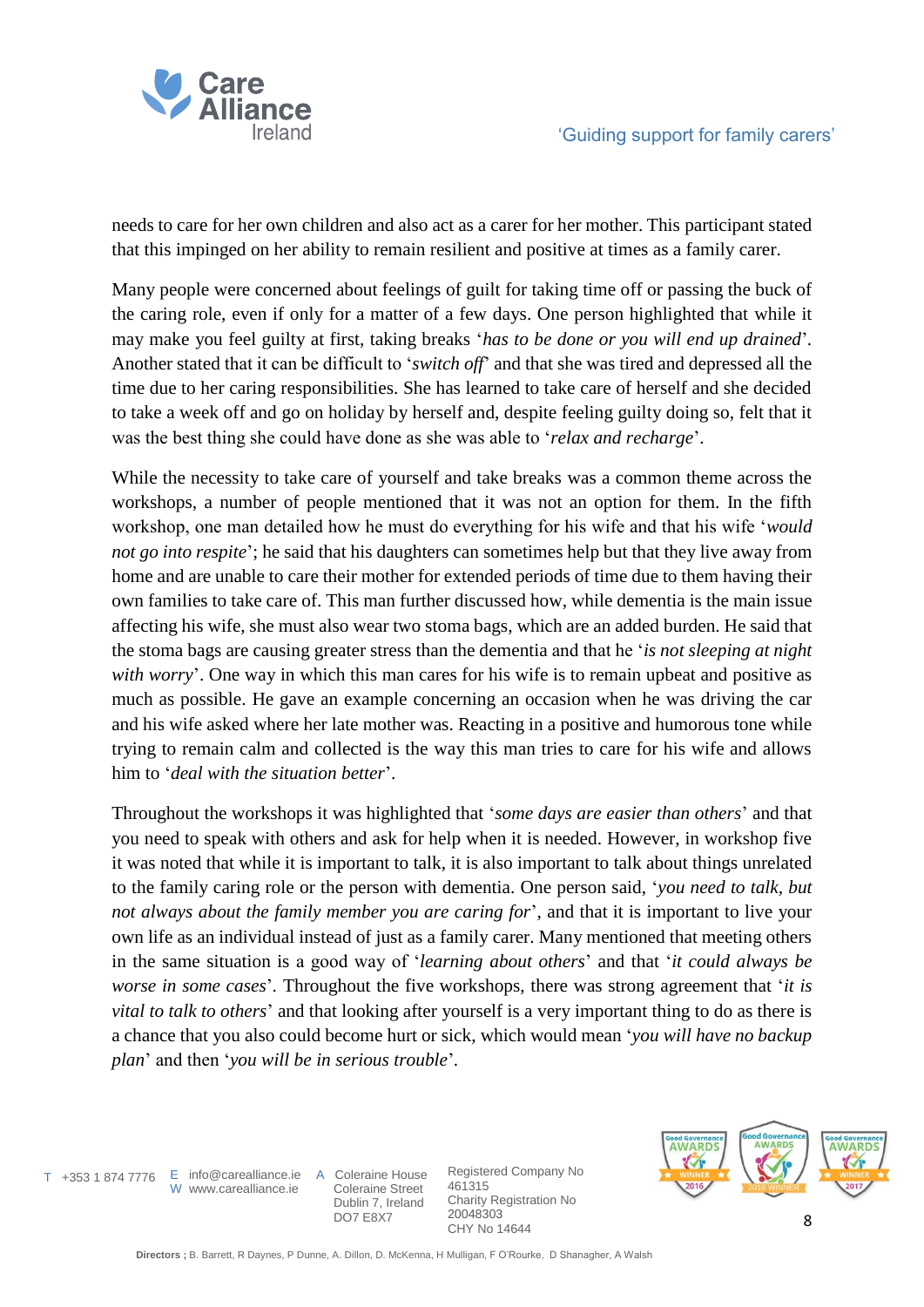

## *Dealing with Repetition*

Many in each workshop discussed how dealing with repetition can be burdensome and frustrating for the carers and for the person with dementia. In workshop five, many of the participants felt that dealing with repetition can be a drain on the levels of resilience in a carer. One participant stated that to be resilient as a family carer of a person with dementia, '*you must be able to deal with the repetition*' that can arise as a result of dementia.

Another participant highlighted that '*it is important to remain calm*', but on some occasions when resilience may be low, they react negatively to repetition, which in turn can cause further confusion to the person with dementia but also cause a '*feeling of guilt*' for the carer as the person with dementia '*does not know what they have done*'. Another attendee added that it is sometimes like dealing with a '*bold child that doesn*'*t know what they are doing*'.

## *Destigmatising Alzheimer's/Dementia*

Many family carers in the five workshops described how they feared neighbours, friends and other family members finding out their loved one had dementia, due to the stigma and lack of knowledge around the illness. Some mentioned that while some campaigns have been good at highlighting what dementia is, such as the 'Understand Together' campaign from the Health Services Executive (HSE), there is still a misunderstanding of the illness in many parts of the country.

In the second workshop, the group highlighted that many are still ill-informed about what dementia is and that '*more information is better and allows for more understanding*'. For example, one woman discussed how she would take her husband shopping and how he likes to wander around the shop. When she informs the staff in the store that her husband has dementia and that he will be walking around the shop, they are happy to be of assistance as far as possible. This woman highlights that she is able to go shopping, content in the fact that her husband is being looked after and won't wander out of the shop and if he does, that there are people to bring this to her attention. However, this woman also mentions how her neighbours '*knew about my husband*' before she had even mentioned his dementia to them, based on the evidence and having been close prior to her husband's diagnosis. She said that now they seem uneasy at the idea of her husband having dementia, which she says would not be the case if more information about dementia was made available.

The role of support groups was also brought up when discussing the stigma of dementia. It was mentioned by many across the groups that it can be difficult to go to support groups or seek support, especially for those living in small communities. Many of the family carers said they feared how some people would react to the news of their loved ones having dementia and that

W www.carealliance.ie

T +353 1 874 7776 E info@carealliance.ie A Coleraine House Coleraine Street Dublin 7, Ireland DO7 E8X7

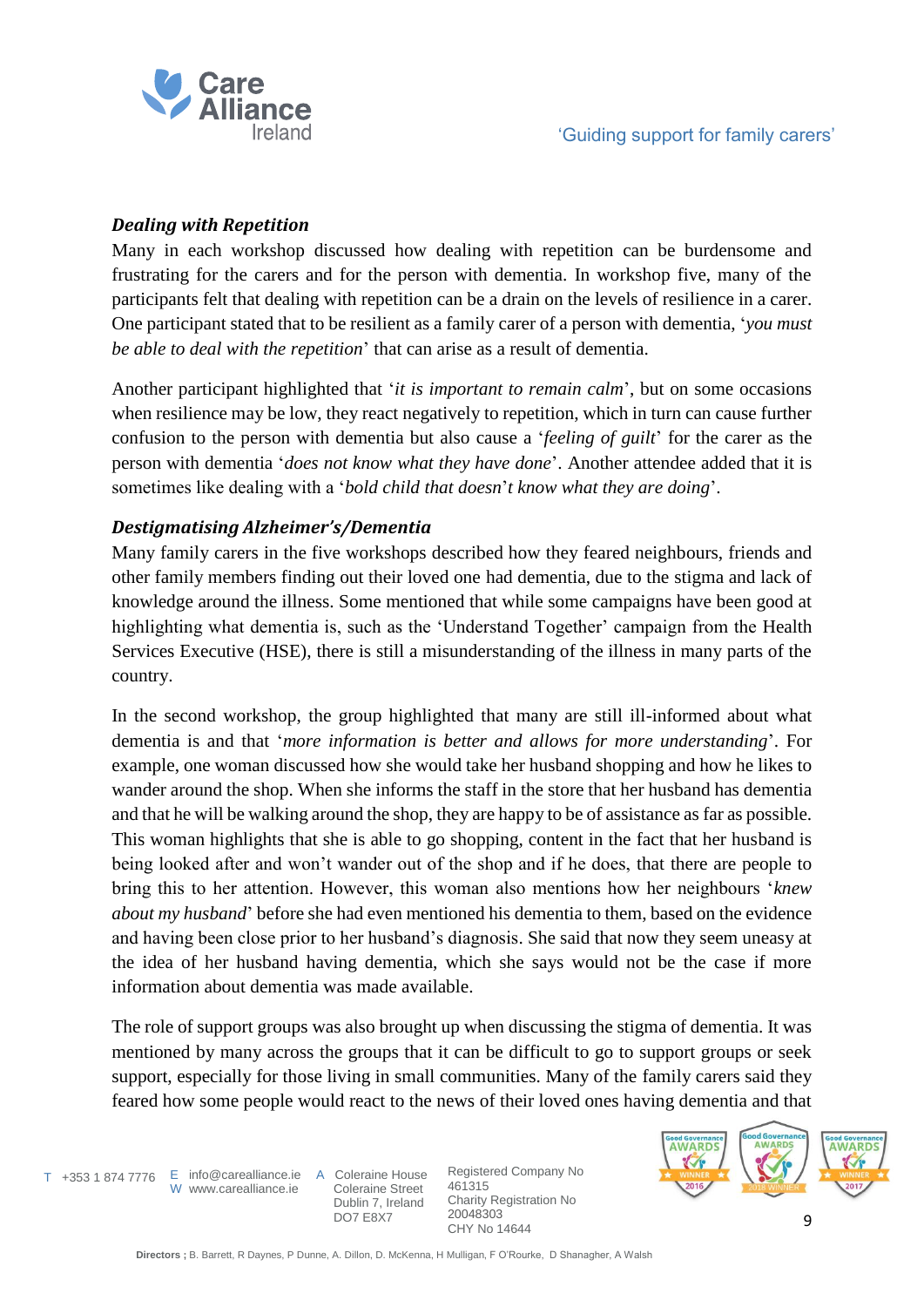

their '*loved one would become a source of gossip*'*.* A number of people spoke of the stigma of dementia acting as a barrier to reaching out to others.

## *Accessing Information and Supports; Lack of Knowledge and Education*

Throughout the workshops, many in each group described how difficult it is to obtain information and support in regard to dementia. In the first workshop, some, participants mentioned that '*information on dementia for family carers was difficult to find*', that '*there was not enough information about dementia*' and that there is a need '*for more training for GPs when it comes to dementia*'. This was further highlighted in the second workshop, with many participants stating the importance of family carers having a GP or public health nurse who '*understood dementia and also its impact on the family carer*'. Many of the group offered examples of experiences in which the services of GPs were inadequate or not forthcoming when discussing dementia and dementia care.

Concerns were presented in the third workshop that even where supports exist and information is available, there is a lack of coordination across the health service which impacts on the ability of carers to remain resilient. Many in the third workshop stated that gaining access to support and resources can be difficult, especially where communication between services and carers are poor. Some argued that GPs should be made aware of the resources available to carers and they could then direct carers to them. Throughout the workshops there was an understanding that both services and information for dementia and dementia care was fragmented and hard to access and that this was not helpful to carers or their levels of resilience.

When discussing education and knowledge of dementia in the third workshop, there was also the fear of '*knowing too much*' and that it may be upsetting and undermine resilience. In contrast, others stated that not knowing what to expect had been '*very challenging*'. These two parallel but diverging statements on knowing too much versus not knowing enough underscore the individuality of each family carer's experiences. For example, one carer stated that they felt more isolated when they attended an Alzheimer's Café because they were the only one with a loved one with Lewy Bodies dementia. This made them feel more isolated than before as their experiences were very different to the other carers and families in attendance.

In the fourth workshop, one of the participants mentioned that to care for a loved one with dementia requires a person '*to be very understanding and aware of the illness of what dementia is*'*.* Many people indicated that there was a need for better support systems to help family carers be more resilient. One person mentioned how it is difficult to care for family members who suffer with incontinence, where there is no suitable apparatus to assist the person. A family carer explained how she was accused of elder abuse '*because she could not find pull-ups*' that fitted her mother correctly, which was an emotional challenge. As

T +353 1 874 7776 E info@carealliance.ie A Coleraine House W www.carealliance.ie

 Coleraine Street Dublin 7, Ireland DO7 E8X7

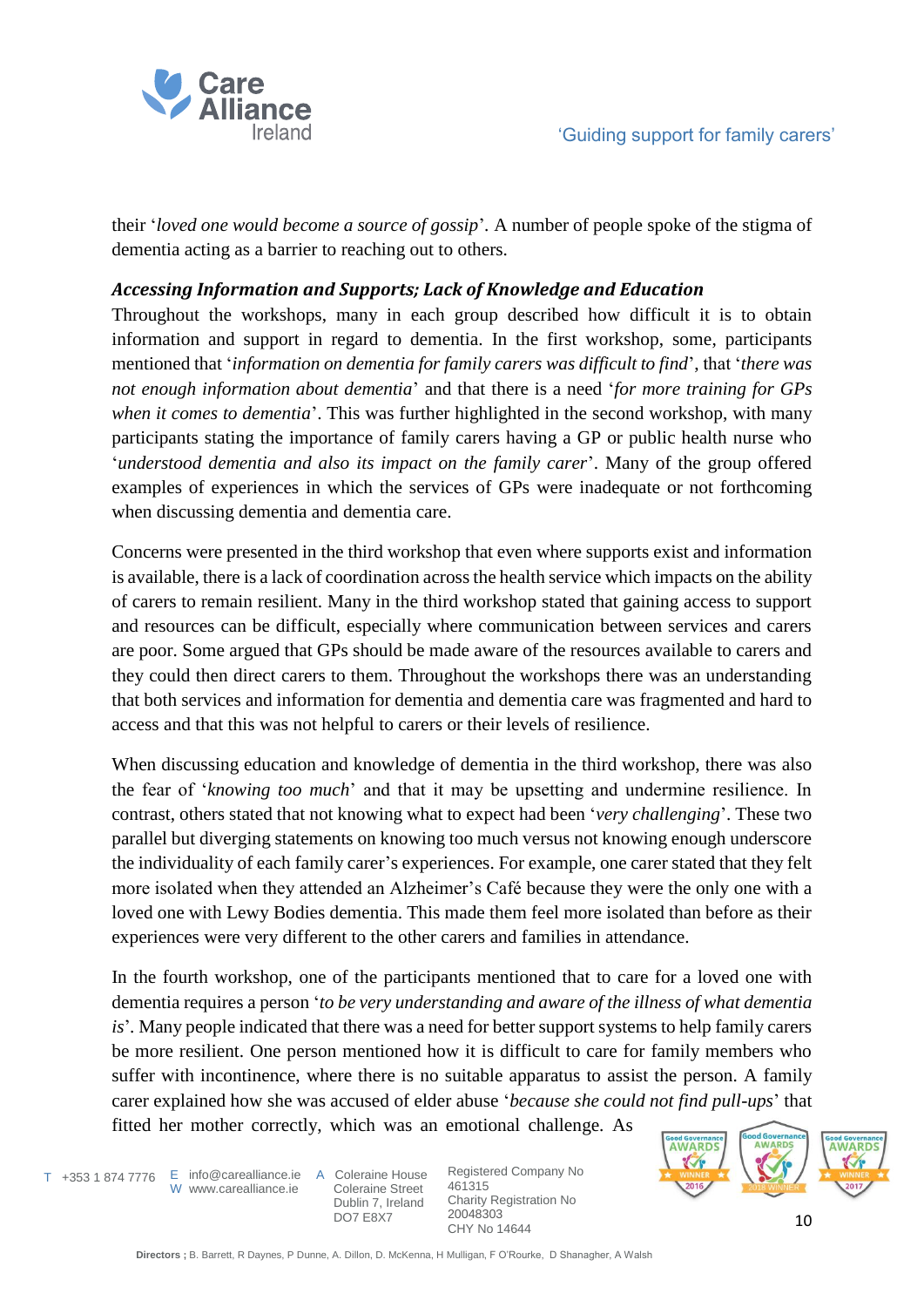

mentioned in previous workshops, it was reiterated that family carers should be made aware of supports by GPs, public health nurses and dementia advisers, as many family carers are unable to access supports because they are unaware that they exist or simply because they find them difficult and confusing to access. Some people, for example, have difficulty accessing online resources.

Throughout the workshops, participants highlighted that supports are key to helping care for their loved ones, whether formal supports such as GPs being more aware of dementia and dementia care, or informal supports such as family members assisting the primary carer, thus allowing them to take time off or switch off. One family carer in the fifth workshop highlighted the significance of the person with dementia being willing to access supports, saying: '[it] *depends on the willingness of the person with dementia to get support in the first place*'. Another family carer added to this by stating that the willingness of the person with dementia is important as regards activities and accessing supports. One woman mentioned how her husband only '*does things with me, like walks and watches movies but won*'*t do anything else with my daughters*'*.* Another participant added that his wife, who has dementia, never wanted to join clubs or groups, and even though she enjoyed herself singing in a local support group on various occasions, he states that '*she did not want to [go back]*'*.*

The ability to access services was highlighted throughout the workshops. In the final workshop one man who is a former carer succinctly explained that '*it was easier to find support in Dublin*' and another participant added '*we are in an advantageous situation, living in Dublin*'*.* This builds on previous comments in earlier workshops that Dublin gets access to research, workshops and supports to a greater extent than the west of Ireland or rural areas

W www.carealliance.ie

T +353 1 874 7776 E info@carealliance.ie A Coleraine House Coleraine Street Dublin 7, Ireland DO7 E8X7

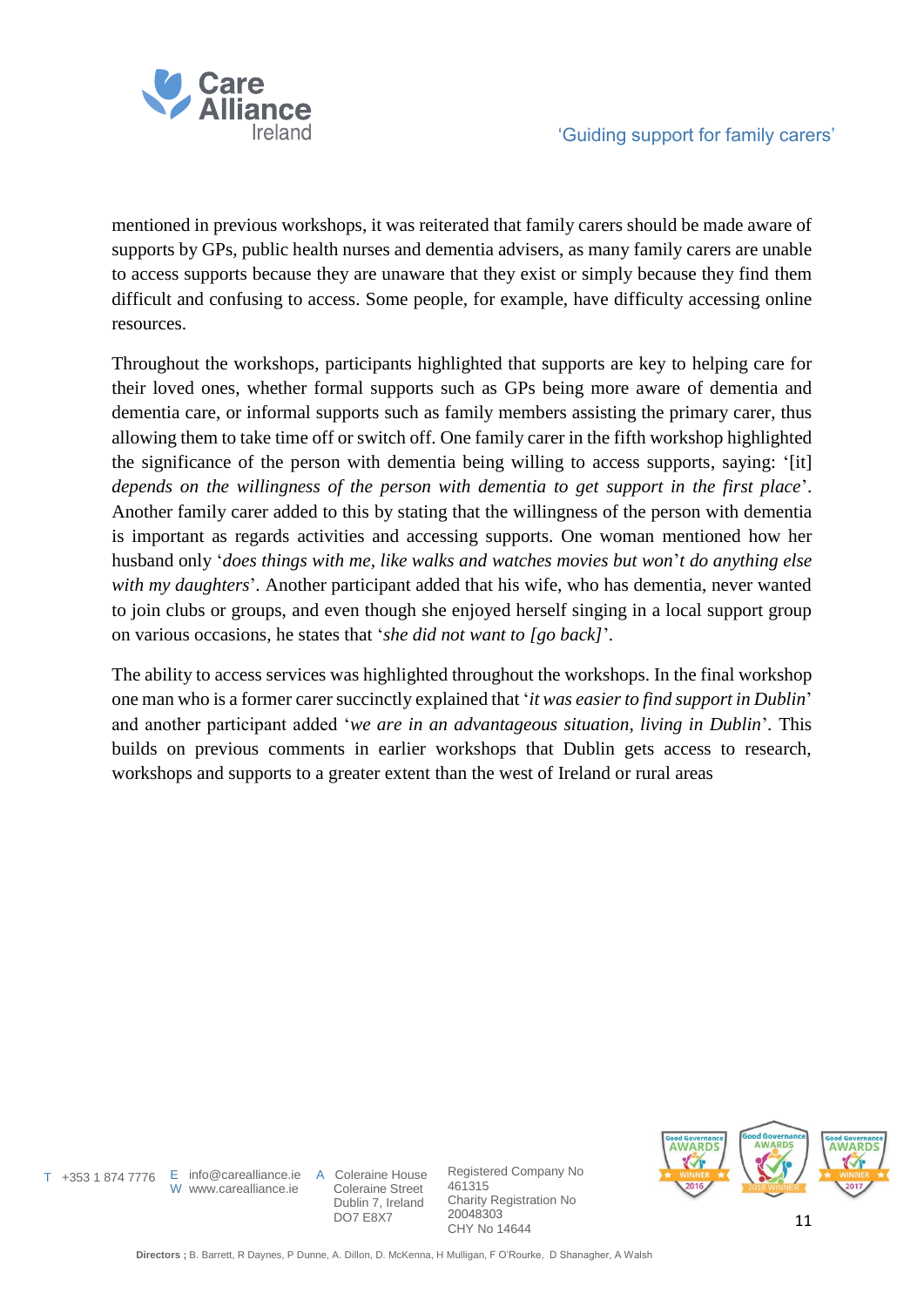

# **Views of Research Presented**

Throughout the five workshops there was positive feedback in relation to the research presented, with many family carers in each workshop stating that the research related to their experiences as carers.

In the first workshop, many in the group discussed the systemic problems that they believe hamper dementia care and have a negative impact on carer resilience. While there was near unanimity that the research presented reflected the experiences of family carers, one participant in the second workshop mentioned that the research presented appeared counter-intuitive and contrary to her understanding of caring, resilience and quality of life.

In the third workshop, another participant took issue with the conclusion from the systematic review that female carers are more susceptible to depression than male carers.

As mentioned above, in the fourth workshop it was stated that it is often carers and families in Dublin who get access to research workshops and projects, more so than in the rest of Ireland. From the graphs provided below, it is evident that the majority of family carers felt that their experiences were reflected in the workshops. Overall, most of the participants related to the research presented and felt that the research was relevant to their own experiences. Alongside this, over 80% of the participants found the information provided at the workshops useful.

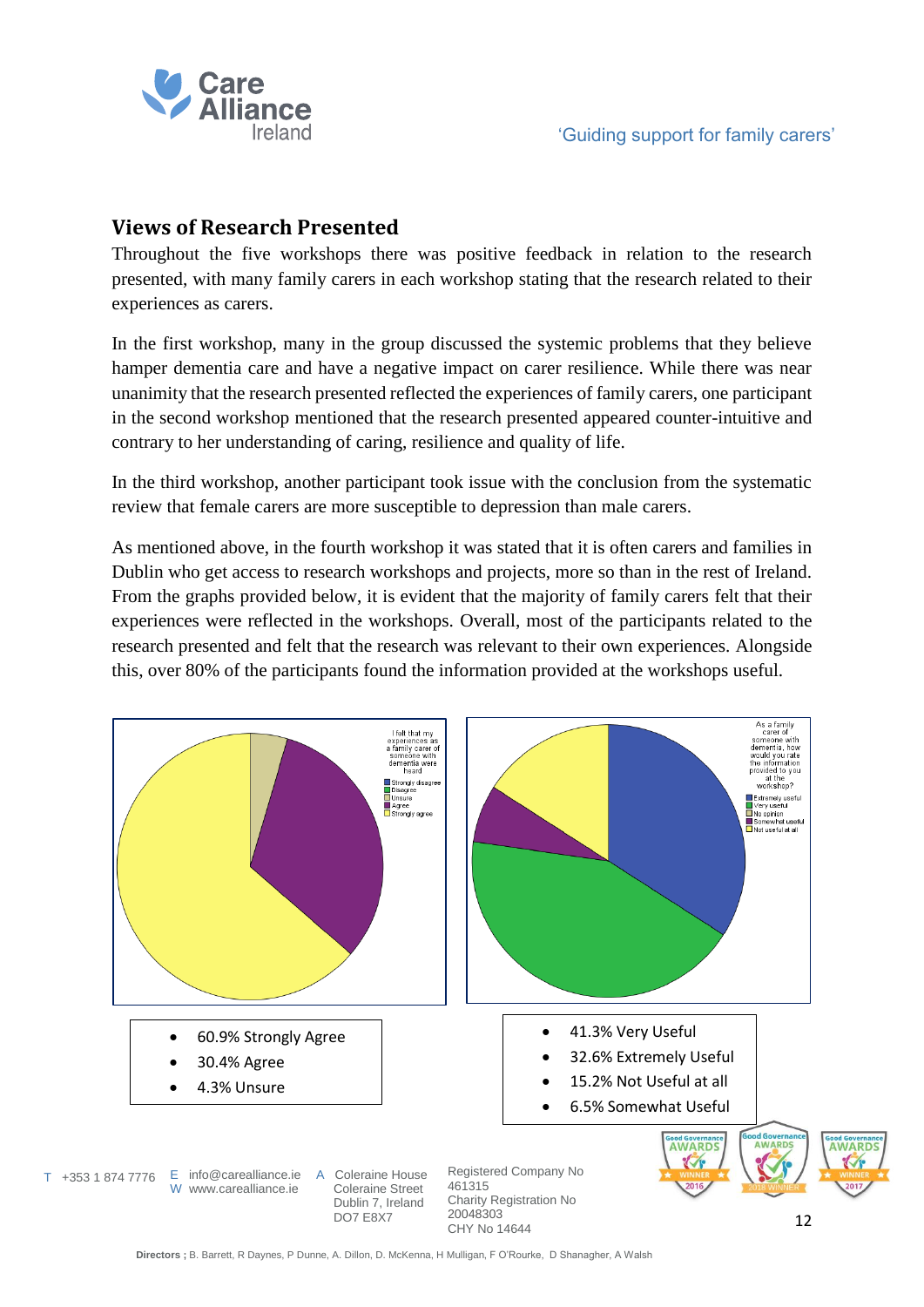

## **Views of TCOY Resource**

One of the main aims of the workshops was to promote the TCOY resource and invite the participants to provide feedback on the resource as family carers of people with dementia. Over the five workshops, the resource was received positively, as shown by the graph below, with over 85% agreeing that they would recommend the TCOY resource to another family carer.



- 67.4% Strongly Agree
- 19.6% Agree
- 4.3% Strongly Disagree

In the first workshop, many mentioned that the resource offered the potential to support family carers in the future. One family carer mentioned that '*they wished this resource was available to them sooner*', while another stated that the '*resource was a great idea and it was good to see all this helpful information in one spot*'.

This was further illustrated in the second workshop when the group reacted positively to the TCOY resource with many wishing to know

when the website would go live for general usage. One participant praised the resource for '*bringing together so much information in a single resource*'. However, it was also highlighted that it would be important to ensure that the website receives

adequate support as it would be a shame to lose the TCOY resource. One participant mentioned that it would be a good idea to inform GPs, public health nurses and specialists about this resource.

In the third workshop, the group present responded positively and were happy to see such a resource being developed. While there were some concerns about accessibility for older people, many were happy to see that there was a hard-copy booklet created to demonstrate what the resource contains and how to go about finding more information.

In the fourth workshop, there was a positive reaction to the Carer Stories section and the design of the resource in particular. The group mentioned that it was good to see videos on the website as it showed others that they may not be alone also. This was further discussed in the fifth workshop with many stating that they were happy to see that '*they were* 

T +353 1 874 7776 E info@carealliance.ie A Coleraine House W www.carealliance.ie

 Coleraine Street Dublin 7, Ireland DO7 E8X7

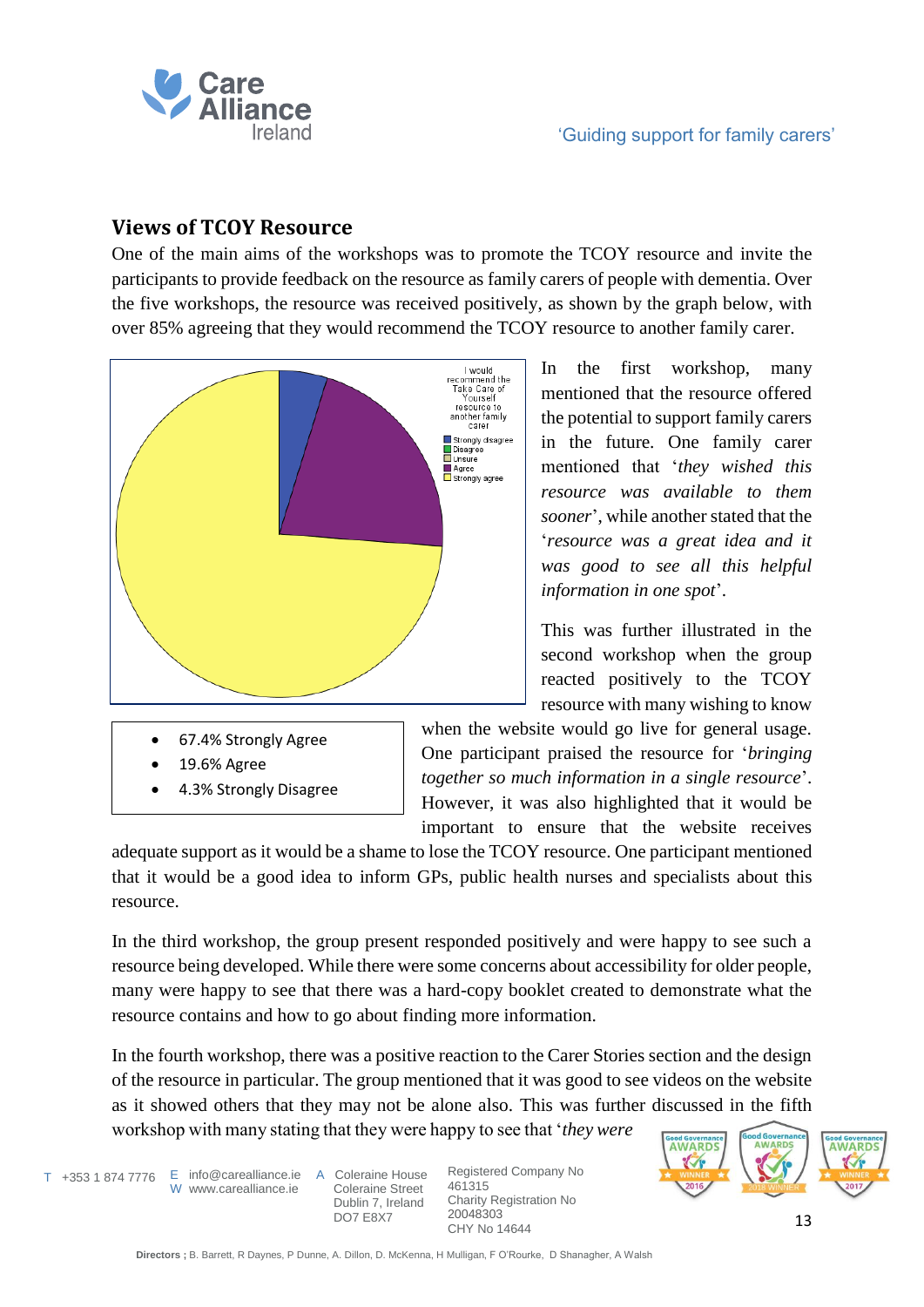

*not alone*'. There were some concerns about what would happen to the website after the project was completed, with participants airing concerns that it would be a shame for the website to fall out of action. One person stated that '*this website would have been very helpful years ago but that [she is] very happy to see this website now*'*.*

One participant in the fifth workshop mentioned that '*it would be a shame for the website to disappear as it looks very helpful*'. Many stated that they would be recommending the TCOY resource to others and that they were looking forward to viewing the website themselves at a later date.

# **Views of the Workshops**

Many of the participants viewed the workshops in a positive light and benefitted from the opportunity to share their experiences and speak with other family carers of people with dementia, especially those who had never previously met other carers in a support group or workshop setting. In the first workshop, many members remained to have lunch and shared further experiences as family carers; some also happily shared personal contact information to keep in touch in the future.

Across the five workshops, many people remained for lunch and refreshments. After each workshop, family carers shared their personal stories of caring and there was a positive and supportive environment overall. Many participants had never taken part in a workshop or attended a support group, which was illustrated by a participant in the fifth workshop stating that it was refreshing and helpful to see that she was not alone in her experiences as a family carer and that the '*workshop was of great help*'.

# **Post-Workshop Follow-up**

Co-facilitator Mr Kevin Deegan sent an email two weeks after each event to order to update the participants on the workshops and also to see if they had any further opinion on the workshops or TCOY resource. This email was also sent to thank the family carers who took part in the workshops. Several people replied with positive comments and feedback, as outlined below:

- '*Thanks to all of you for today. Well done. The site looks great. The workshop was great, it was lovely to chat to other carers and hear how they cope. I would be interested in attending any other workshops you may be organising in the future.*'
- '*I would like to say how fantastic the workshop was in the Ashling Hotel. I found it was enormously helpful. Everything was just perfect from start to finish. The website is going to be a tremendous help and support to carers. The work*

T +353 1 874 7776 E info@carealliance.ie A Coleraine House W www.carealliance.ie

 Coleraine Street Dublin 7, Ireland DO7 E8X7

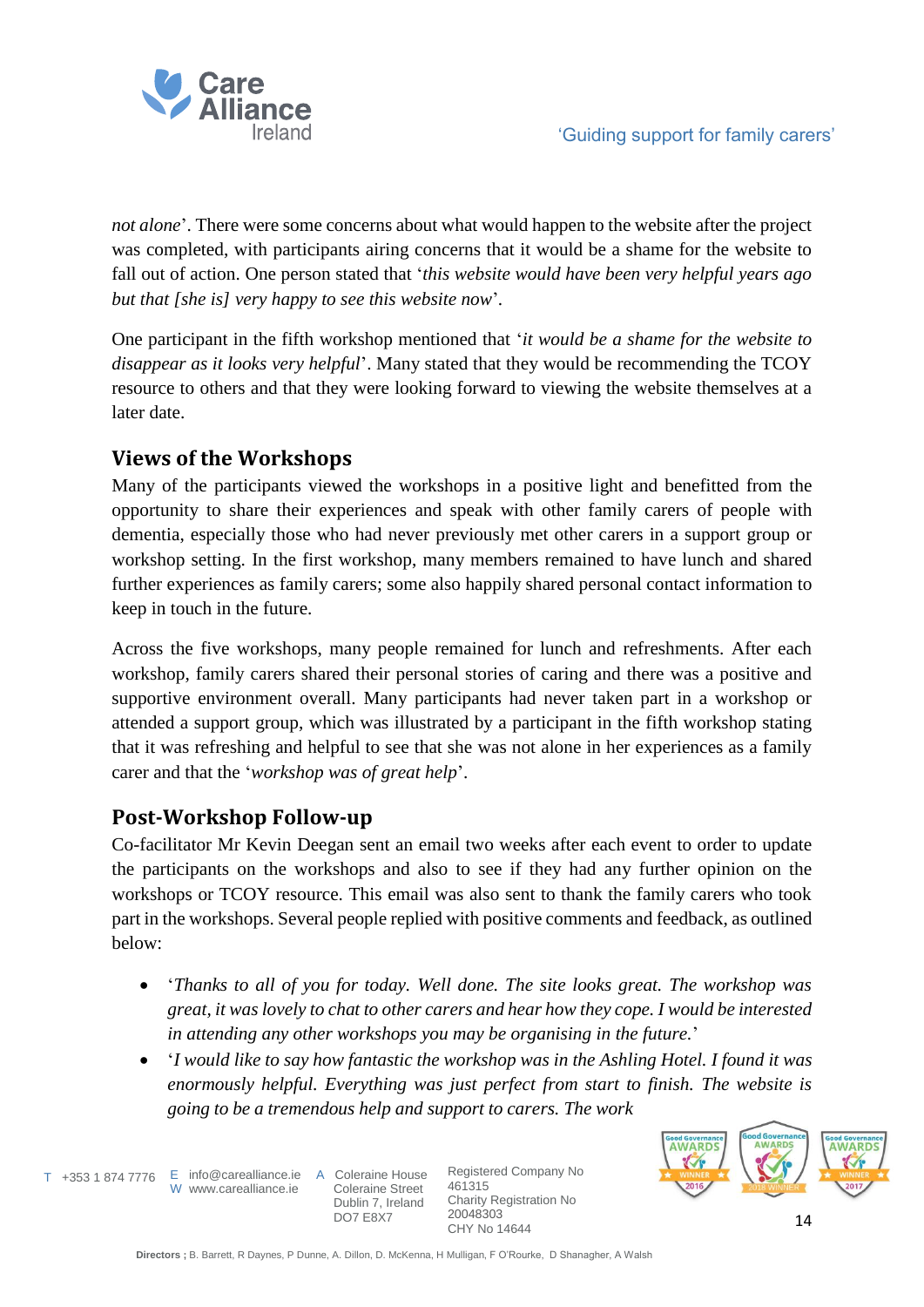

*you guys have done and are doing is so empowering for carers and inspirational to medical/clinical professionals. Many thanks once again.*'

- '*Absolutely wonderful website, it is a real treasure – so much work, detail and information included; heaven sent is what I would say.*'
- '*I*'*ve had a quick look at the link [TCOY Website] and it looks very good. Most of all I want to thank you for the workshop. I found it very informative and it was great to meet other people in the same position. I thought that it was very well run and there was great respect and empathy for everyone who spoke. I would be delighted to hear about any future events.*'
- '*I really enjoyed the workshop and found it really helpful. Thanks so much to all involved. The website looks great – I love the layout. Simple and clear and the videos are great. I*'*d love to be informed when it goes live.*'
- '*It looks good to me, if you have any further events in this area please let me know.*'
- '*Thank you for a very interesting workshop last week. I really enjoyed meeting them [other family carers]. They are inspirational! Thank you again, and every good wish for your ongoing work.*'

# **Exit Survey from Workshops**

### **Please indicate which of the following best describes you**

|         |                                          | Frequency | Percent | <b>Valid Percent</b> | Cumulative<br>Percent |
|---------|------------------------------------------|-----------|---------|----------------------|-----------------------|
| Valid   | Current carer of person with<br>dementia | 35        | 76.1    | 81.4                 | 81.4                  |
|         | Former carer of person with<br>dementia  | 3         | 6.5     | 7.0                  | 88.4                  |
|         | Other                                    | 5         | 10.9    | 11.6                 | 100.0                 |
|         | Total                                    | 43        | 93.5    | 100.0                |                       |
| Missing | Missing                                  | 3         | 6.5     |                      |                       |
| Total   |                                          | 46        | 100.0   |                      |                       |



W www.carealliance.ie

T +353 1 874 7776 E info@carealliance.ie A Coleraine House Coleraine Street Dublin 7, Ireland DO7 E8X7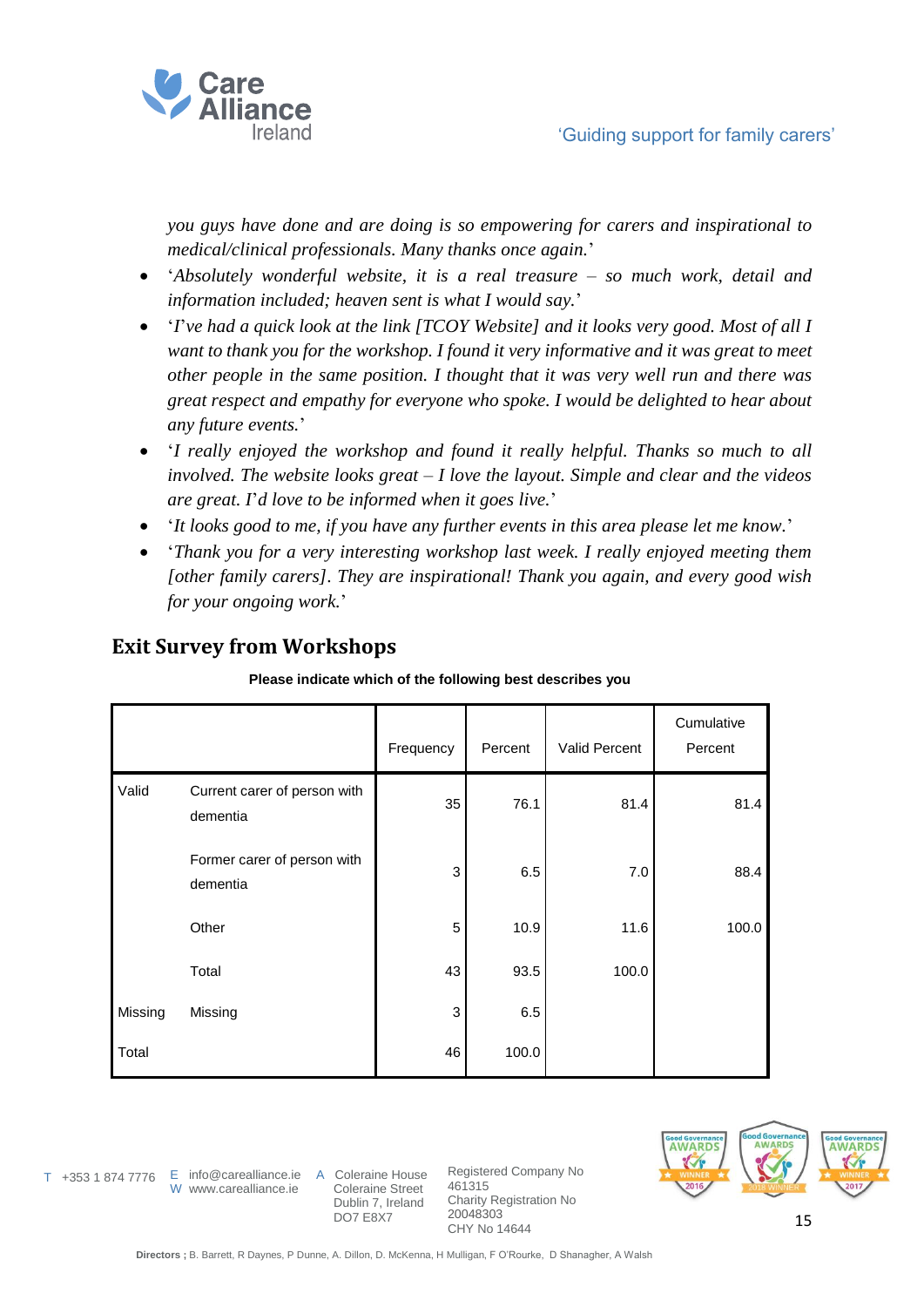

|       |                                                                                                    | Frequency    | Percent | Valid Percent | Cumulative<br>Percent |
|-------|----------------------------------------------------------------------------------------------------|--------------|---------|---------------|-----------------------|
| Valid | Awaiting diagnosis                                                                                 | $\mathbf{1}$ | 2.2     | 16.7          | 16.7                  |
|       | Building awareness of<br>Dementia                                                                  | $\mathbf{1}$ | 2.2     | 16.7          | 33.3                  |
|       | Cared for wife for 8 years -<br>she's now in a home                                                | $\mathbf{1}$ | 2.2     | 16.7          | 50.0                  |
|       | I am supporting my mom in<br>caring for my dad                                                     | $\mathbf{1}$ | 2.2     | 16.7          | 66.7                  |
|       | I give assistance when<br>needed. I try and keep the<br>social element alive for the<br><b>PWD</b> | $\mathbf{1}$ | 2.2     | 16.7          | 83.3                  |
|       | Son of person with dementia                                                                        | 1            | 2.2     | 16.7          | 100.0                 |
|       | Total                                                                                              | 6            | 13.0    | 100.0         |                       |
|       |                                                                                                    |              |         |               |                       |
|       | Total                                                                                              | 40           | 87.0    |               |                       |
| Total |                                                                                                    | 46           | 100.0   |               |                       |

#### **If you selected Other please specify**

### **What is your relationship to person you care for?**

|  | Frequency | Percent | <b>Valid Percent</b> | Cumulative<br>Percent |
|--|-----------|---------|----------------------|-----------------------|
|--|-----------|---------|----------------------|-----------------------|

W www.carealliance.ie

T +353 1 874 7776 E info@carealliance.ie A Coleraine House Coleraine Street Dublin 7, Ireland DO7 E8X7

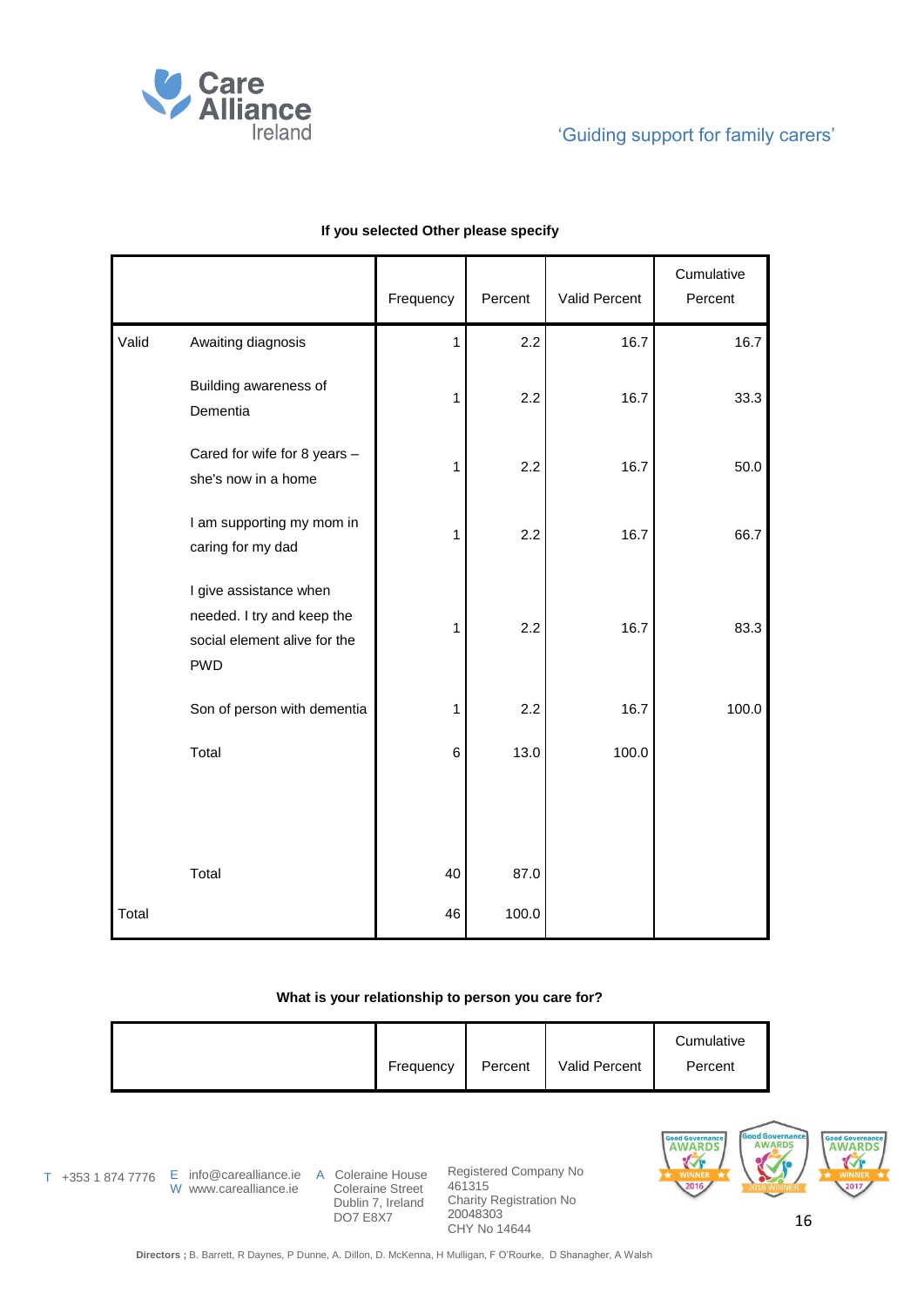

| Valid   | Spouse                                        | 25 | 54.3  | 55.6  | 55.6  |
|---------|-----------------------------------------------|----|-------|-------|-------|
|         | Mother/Father (you are their<br>son/daughter) | 17 | 37.0  | 37.8  | 93.3  |
|         | Sibling                                       | 1  | 2.2   | 2.2   | 95.6  |
|         | Relative                                      | 1  | 2.2   | 2.2   | 97.8  |
|         | Friend                                        | 1  | 2.2   | 2.2   | 100.0 |
|         | Total                                         | 45 | 97.8  | 100.0 |       |
| Missing | Missing                                       | 1  | 2.2   |       |       |
| Total   |                                               | 46 | 100.0 |       |       |

### **How many years' experience as a family carer of person with dementia?**

|         |                  | Frequency      | Percent | Valid Percent | Cumulative<br>Percent |
|---------|------------------|----------------|---------|---------------|-----------------------|
| Valid   | Less than a year | 6              | 13.0    | 14.0          | 14.0                  |
|         | $1-5$ years      | 24             | 52.2    | 55.8          | 69.8                  |
|         | 6-9 years        | 9              | 19.6    | 20.9          | 90.7                  |
|         | 10 years or more | $\overline{4}$ | 8.7     | 9.3           | 100.0                 |
|         | Total            | 43             | 93.5    | 100.0         |                       |
| Missing | Missing          | 3              | 6.5     |               |                       |
| Total   |                  | 46             | 100.0   |               |                       |



W www.carealliance.ie

T +353 1 874 7776 E info@carealliance.ie A Coleraine House Coleraine Street Dublin 7, Ireland DO7 E8X7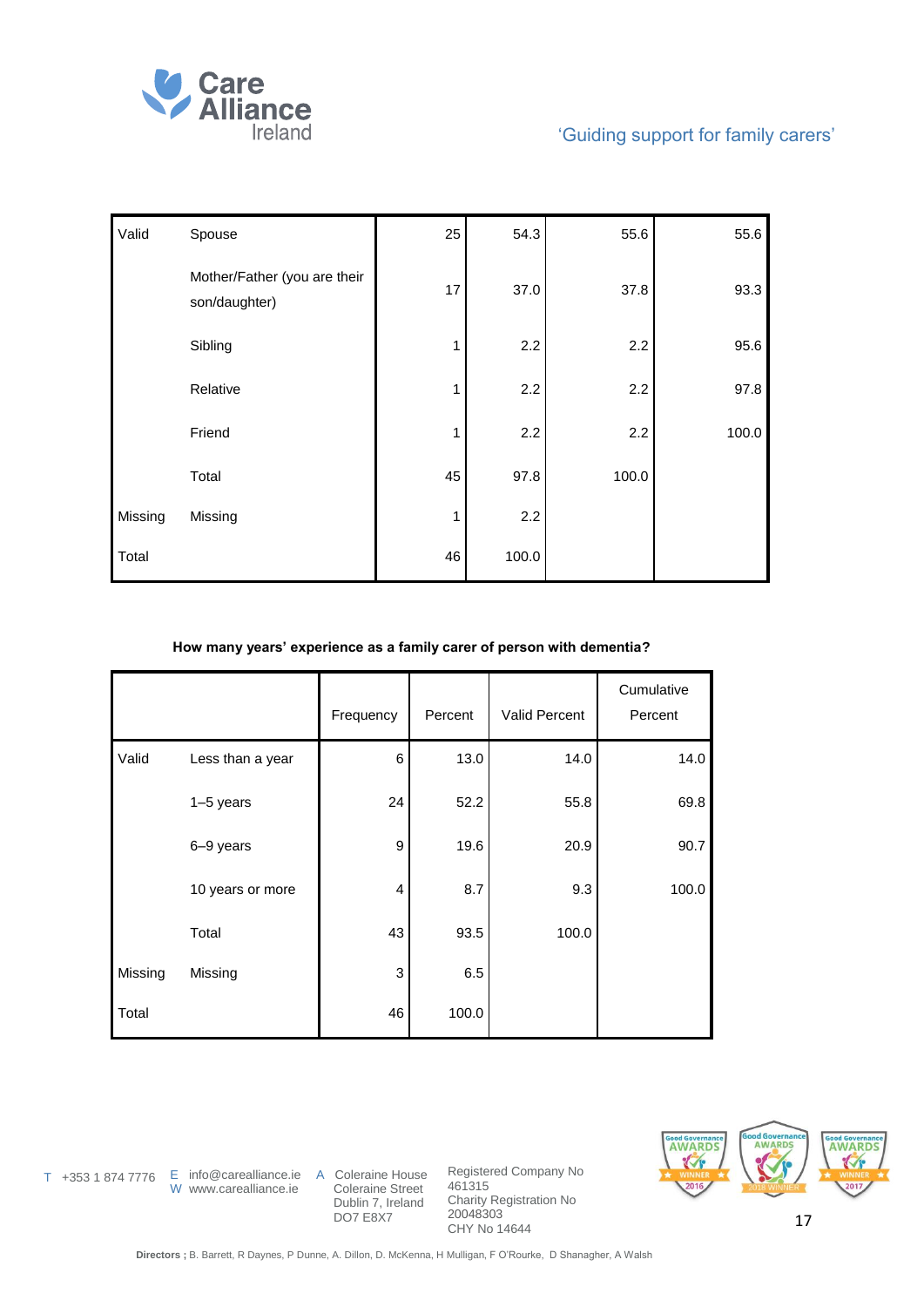

|         |                   | Frequency | Percent | Valid Percent | Cumulative<br>Percent |
|---------|-------------------|-----------|---------|---------------|-----------------------|
| Valid   | 18-25 years       | 1         | 2.2     | 2.2           | 2.2                   |
|         | 26-34 years       | 1         | 2.2     | 2.2           | 4.4                   |
|         | 35-54 years       | 11        | 23.9    | 24.4          | 28.9                  |
|         | 55-64 years       | 14        | 30.4    | 31.1          | 60.0                  |
|         | 65-74 years       | 15        | 32.6    | 33.3          | 93.3                  |
|         | 75 years and over | 3         | 6.5     | 6.7           | 100.0                 |
|         | Total             | 45        | 97.8    | 100.0         |                       |
| Missing | Missing           | 1         | 2.2     |               |                       |
| Total   |                   | 46        | 100.0   |               |                       |

### **What age group do you belong to?**

### **What is your highest level of education?**

|       |                                              | Frequency | Percent | Valid Percent | Cumulative<br>Percent |
|-------|----------------------------------------------|-----------|---------|---------------|-----------------------|
| Valid | No formal/Primary                            | 3         | 6.5     | 6.7           | 6.7                   |
|       | Lower Secondary                              | 4         | 8.7     | 8.9           | 15.6                  |
|       | <b>Upper Secondary</b>                       | 10        | 21.7    | 22.2          | 37.8                  |
|       | Third-level Non degree<br>(HETAC/FETAC etc.) | 9         | 19.6    | 20.0          | 57.8                  |
|       | <b>Third-level Degree</b>                    | 11        | 23.9    | 24.4          | 82.2                  |

W www.carealliance.ie

T +353 1 874 7776 E info@carealliance.ie A Coleraine House Coleraine Street Dublin 7, Ireland DO7 E8X7

Registered Company No 461315 Charity Registration No 20048303 CHY No 14644



18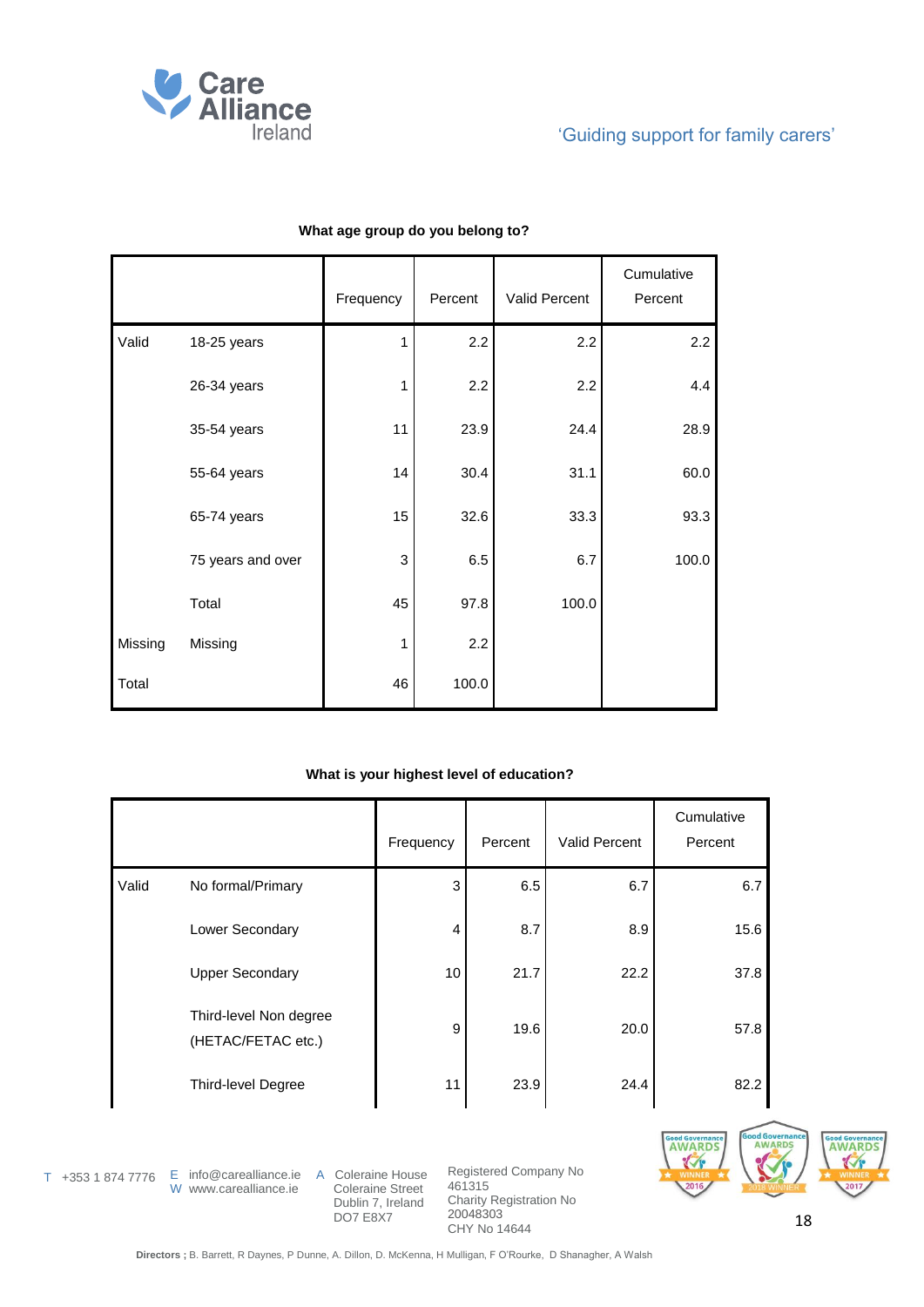

|         | Postgraduate | 8  | 17.4  | 17.8  | 100.0 |
|---------|--------------|----|-------|-------|-------|
|         | Total        | 45 | 97.8  | 100.0 |       |
| Missing | Missing      |    | 2.2   |       |       |
| Total   |              | 46 | 100.0 |       |       |

#### **Please indicate your gender**

|       |        | Frequency | Percent | Valid Percent | Cumulative<br>Percent |
|-------|--------|-----------|---------|---------------|-----------------------|
| Valid | Male   | 13        | 28.3    | 28.3          | 28.3                  |
|       | Female | 33        | 71.7    | 71.7          | 100.0                 |
|       | Total  | 46        | 100.0   | 100.0         |                       |

### **Where do you live?**

|       |              | Frequency | Percent | <b>Valid Percent</b> | Cumulative<br>Percent |
|-------|--------------|-----------|---------|----------------------|-----------------------|
| Valid | A small town | 11        | 23.9    | 23.9                 | 23.9                  |
|       | A large town | 11        | 23.9    | 23.9                 | 47.8                  |
|       | A major city | 18        | 39.1    | 39.1                 | 87.0                  |
|       | Other        | 6         | 13.0    | 13.0                 | 100.0                 |
|       | Total        | 46        | 100.0   | 100.0                |                       |

### **If you selected Other, please specify**

W www.carealliance.ie

T +353 1 874 7776 E info@carealliance.ie A Coleraine House Coleraine Street Dublin 7, Ireland DO7 E8X7

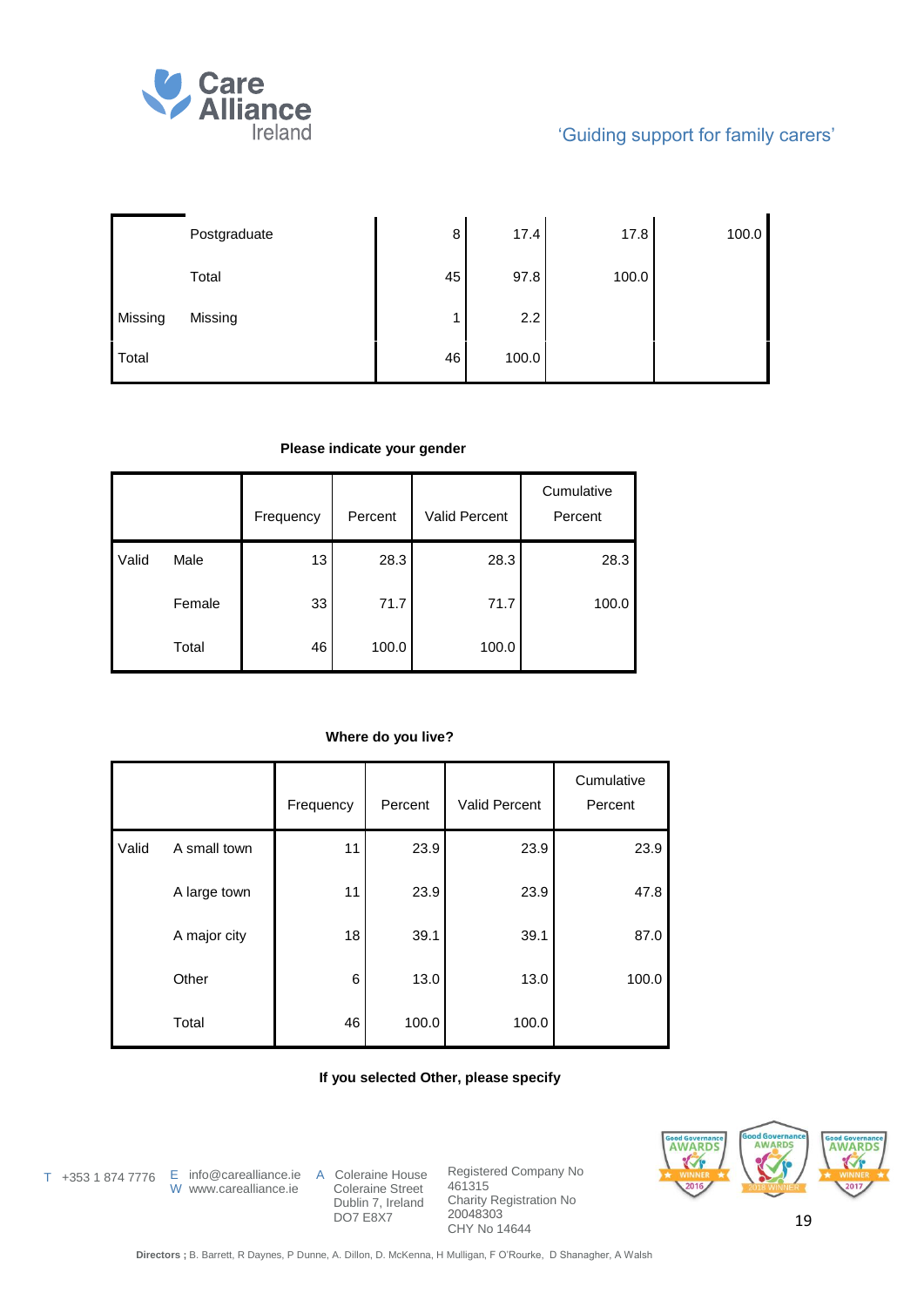

|         |                                               | Frequency      | Percent | Valid Percent | Cumulative<br>Percent |
|---------|-----------------------------------------------|----------------|---------|---------------|-----------------------|
| Valid   | Countryside                                   | $\overline{c}$ | 4.3     | 28.6          | 28.6                  |
|         | On a farm outside of village;<br>10km to town | 1              | 2.2     | 14.3          | 42.9                  |
|         | Rural                                         | $\overline{c}$ | 4.3     | 28.6          | 71.4                  |
|         | Small village                                 | 1              | 2.2     | 14.3          | 85.7                  |
|         | Suburb of Dublin                              | $\mathbf{1}$   | 2.2     | 14.3          | 100.0                 |
|         | Total                                         | $\overline{7}$ | 15.2    | 100.0         |                       |
| Missing |                                               | 24             | 52.2    |               |                       |
|         |                                               |                |         |               |                       |
| Total   |                                               | 46             | 100.0   |               |                       |

### **How do you access the internet/computer or laptop**

|       |          | Frequency | Percent | Valid Percent | Cumulative<br>Percent |
|-------|----------|-----------|---------|---------------|-----------------------|
| Valid | Computer | 33        | 71.7    | 71.7          | 71.7                  |
|       | Laptop   | 13        | 28.3    | 28.3          | 100.0                 |
|       | Total    | 46        | 100.0   | 100.0         |                       |

#### **How do you access the internet/phone**

T +353 1 874 7776 E info@carealliance.ie A Coleraine House W www.carealliance.ie

 Coleraine Street Dublin 7, Ireland DO7 E8X7

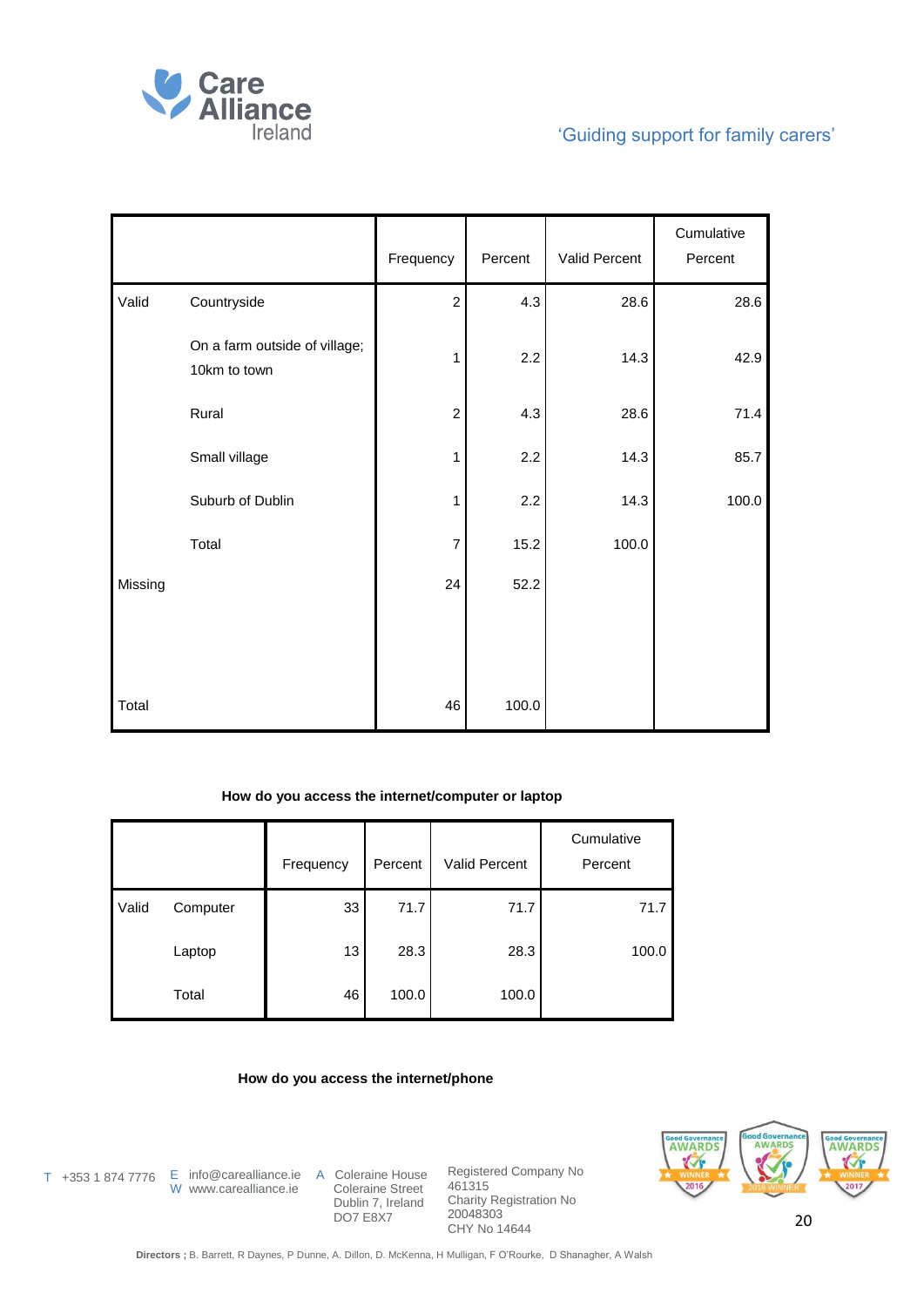

|       |       | Frequency | Percent | <b>Valid Percent</b> | Cumulative<br>Percent |
|-------|-------|-----------|---------|----------------------|-----------------------|
| Valid | Phone | 24        | 52.2    | 52.2                 | 52.2                  |
|       | No    | 22        | 47.8    | 47.8                 | 100.0                 |
|       | Total | 46        | 100.0   | 100.0                |                       |

### **How do you access the internet/tablet–iPad**

|       |       | Frequency | Percent | <b>Valid Percent</b> | Cumulative<br>Percent |
|-------|-------|-----------|---------|----------------------|-----------------------|
| Valid | iPad  | 16        | 34.8    | 34.8                 | 34.8                  |
|       | No    | 30        | 65.2    | 65.2                 | 100.0                 |
|       | Total | 46        | 100.0   | 100.0                |                       |

### **How do you access the internet/no access**

|         |             | Frequency | Percent | Valid<br>Percent | Cumulative<br>Percent |
|---------|-------------|-----------|---------|------------------|-----------------------|
| Valid   | No Access   | 3         | 6.5     | 6.7              | 6.7                   |
|         | Have Access | 42        | 91.3    | 93.3             | 100.0                 |
|         | Total       | 45        | 97.8    | 100.0            |                       |
| Missing | Missing     | 1         | 2.2     |                  |                       |
| Total   |             | 46        | 100.0   |                  |                       |

W www.carealliance.ie

T +353 1 874 7776 E info@carealliance.ie A Coleraine House Coleraine Street Dublin 7, Ireland DO7 E8X7

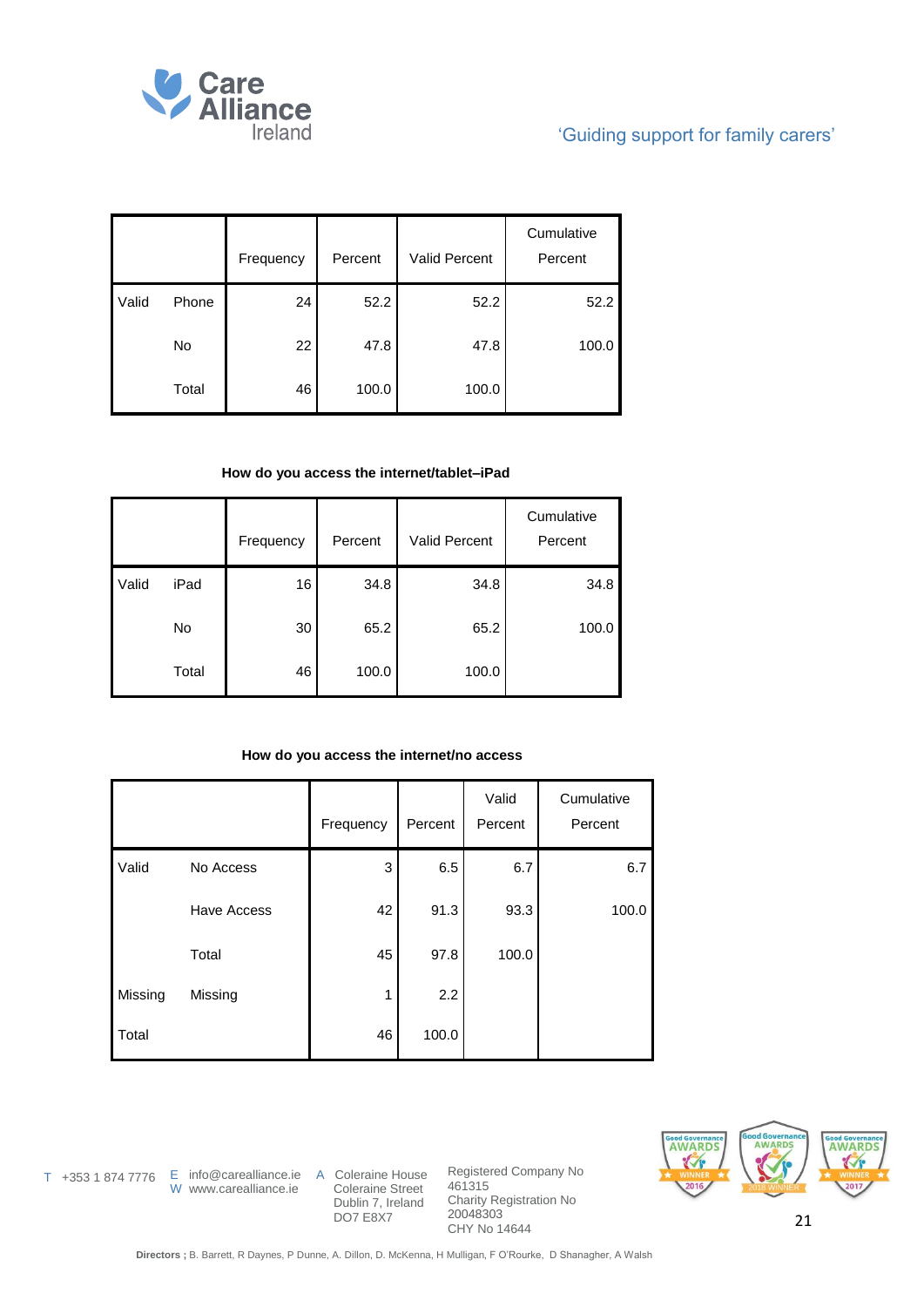

|       |       | Frequency | Percent | <b>Valid Percent</b> | Cumulative<br>Percent |
|-------|-------|-----------|---------|----------------------|-----------------------|
| Valid | Yes   | 13        | 28.3    | 28.3                 | 28.3                  |
|       | No    | 33        | 71.7    | 71.7                 | 100.0                 |
|       | Total | 46        | 100.0   | 100.0                |                       |

### **Are you in receipt of Carer's Allowance?**

### **The objectives of the workshop were made clear to me from the beginning**

|         |                | Frequency | Percent | Valid Percent | Cumulative<br>Percent |
|---------|----------------|-----------|---------|---------------|-----------------------|
| Valid   | Unsure         | 5         | 10.9    | 11.6          | 11.6                  |
|         | Agree          | 12        | 26.1    | 27.9          | 39.5                  |
|         | Strongly agree | 26        | 56.5    | 60.5          | 100.0                 |
|         | Total          | 43        | 93.5    | 100.0         |                       |
| Missing | Missing        | 3         | 6.5     |               |                       |
| Total   |                | 46        | 100.0   |               |                       |

#### **The workshop was informative**

|              |       | Frequency | Percent | Valid Percent | Cumulative<br>Percent |
|--------------|-------|-----------|---------|---------------|-----------------------|
| <b>Valid</b> | Agree | 17        | 37.0    | 40.5          | 40.5                  |

T +353 1 874 7776 E info@carealliance.ie A Coleraine House

W www.carealliance.ie

 Coleraine Street Dublin 7, Ireland DO7 E8X7

Registered Company No 461315 Charity Registration No 20048303 CHY No 14644



22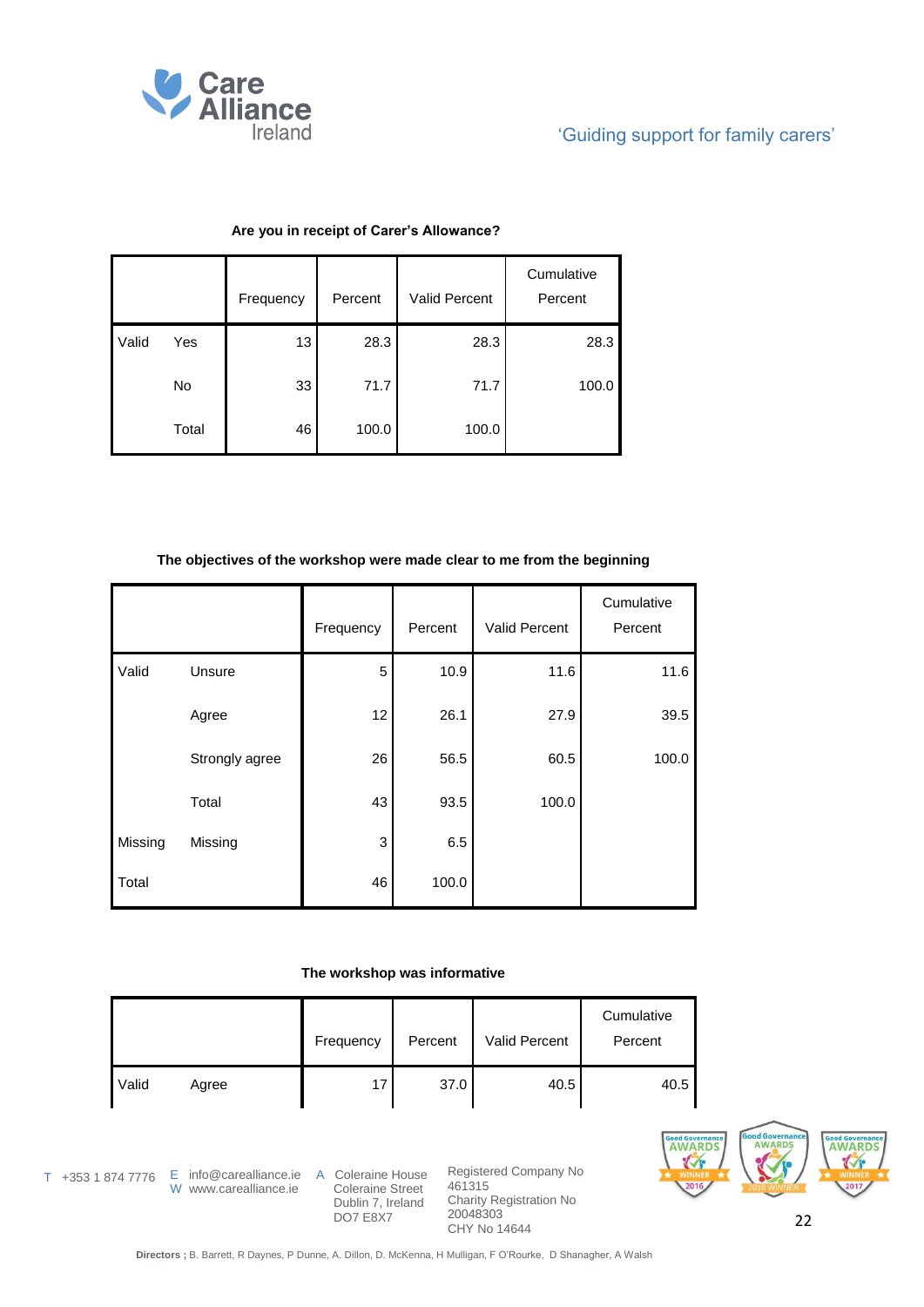

|         | Strongly agree | 25 | 54.3  | 59.5  | 100.0 |
|---------|----------------|----|-------|-------|-------|
|         | Total          | 42 | 91.3  | 100.0 |       |
| Missing | Missing        | 4  | 8.7   |       |       |
| Total   |                | 46 | 100.0 |       |       |

#### **The facilitator was well prepared**

|         |                | Frequency      | Percent | Valid Percent | Cumulative<br>Percent |
|---------|----------------|----------------|---------|---------------|-----------------------|
| Valid   | Agree          | 8              | 17.4    | 18.2          | 18.2                  |
|         | Strongly agree | 36             | 78.3    | 81.8          | 100.0                 |
|         | Total          | 44             | 95.7    | 100.0         |                       |
| Missing | Missing        | $\overline{c}$ | 4.3     |               |                       |
| Total   |                | 46             | 100.0   |               |                       |

### **The facilitator guided the session effectively**

|         |                | Frequency | Percent | <b>Valid Percent</b> | Cumulative<br>Percent |
|---------|----------------|-----------|---------|----------------------|-----------------------|
| Valid   | Agree          | 10        | 21.7    | 23.3                 | 23.3                  |
|         | Strongly agree | 33        | 71.7    | 76.7                 | 100.0                 |
|         | Total          | 43        | 93.5    | 100.0                |                       |
| Missing | Missing        | 3         | 6.5     |                      |                       |

W www.carealliance.ie

T +353 1 874 7776 E info@carealliance.ie A Coleraine House Coleraine Street Dublin 7, Ireland DO7 E8X7

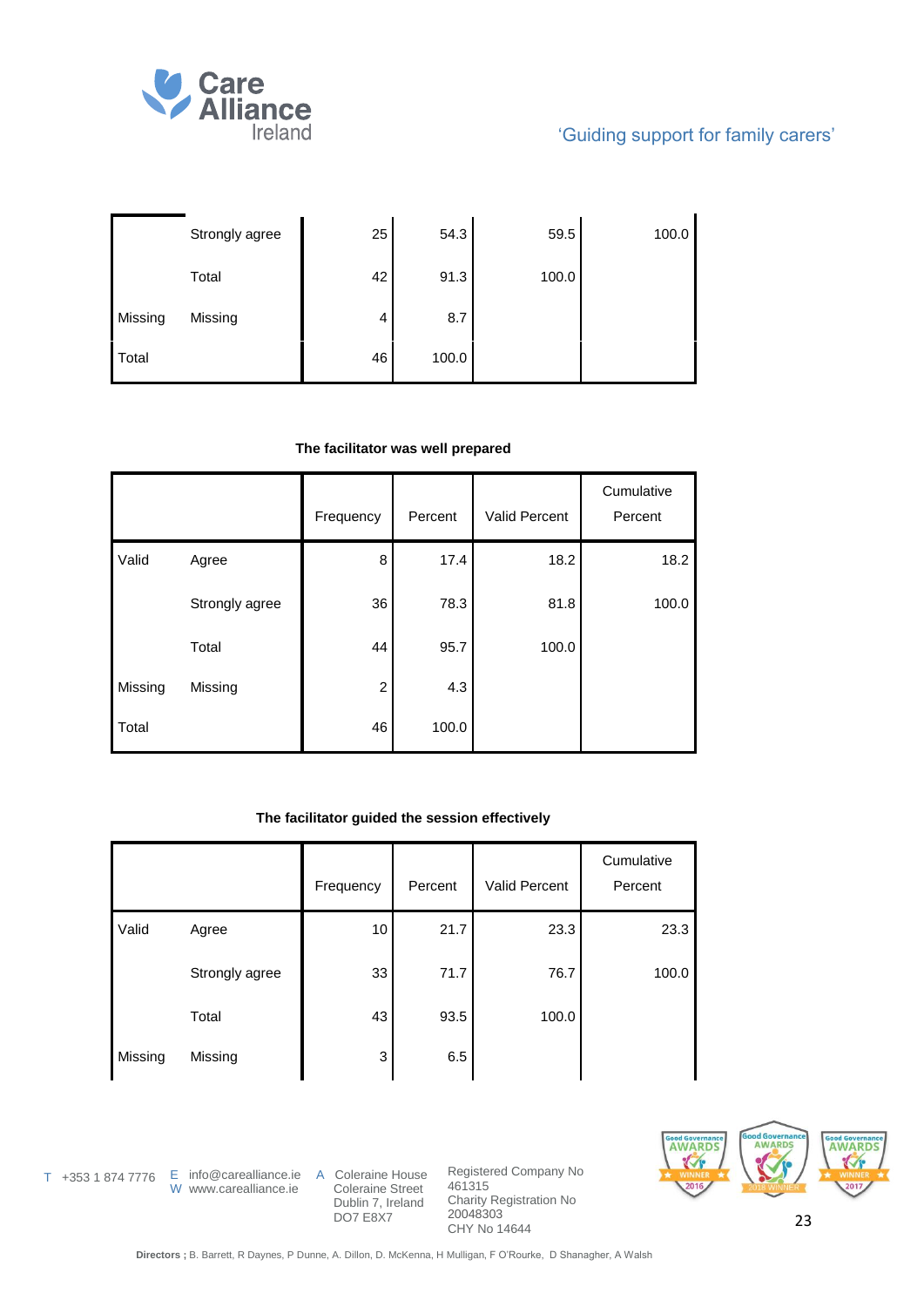

| Total | 46 | 100.0 |  |  |
|-------|----|-------|--|--|
|-------|----|-------|--|--|

#### **I felt that my experiences as a family carer of someone with dementia were heard**

|         |                | Frequency      | Percent | <b>Valid Percent</b> | Cumulative<br>Percent |
|---------|----------------|----------------|---------|----------------------|-----------------------|
| Valid   | Unsure         | $\overline{c}$ | 4.3     | 4.5                  | 4.5                   |
|         | Agree          | 14             | 30.4    | 31.8                 | 36.4                  |
|         | Strongly agree | 28             | 60.9    | 63.6                 | 100.0                 |
|         | Total          | 44             | 95.7    | 100.0                |                       |
| Missing | Missing        | $\overline{c}$ | 4.3     |                      |                       |
| Total   |                | 46             | 100.0   |                      |                       |

### **The objectives of the workshop were achieved**

|         |                | Frequency | Percent | <b>Valid Percent</b> | Cumulative<br>Percent |
|---------|----------------|-----------|---------|----------------------|-----------------------|
| Valid   | Agree          | 19        | 41.3    | 44.2                 | 44.2                  |
|         | Strongly agree | 24        | 52.2    | 55.8                 | 100.0                 |
|         | Total          | 43        | 93.5    | 100.0                |                       |
| Missing | Missing        | 3         | 6.5     |                      |                       |
| Total   |                | 46        | 100.0   |                      |                       |



W www.carealliance.ie

T +353 1 874 7776 E info@carealliance.ie A Coleraine House Coleraine Street Dublin 7, Ireland DO7 E8X7

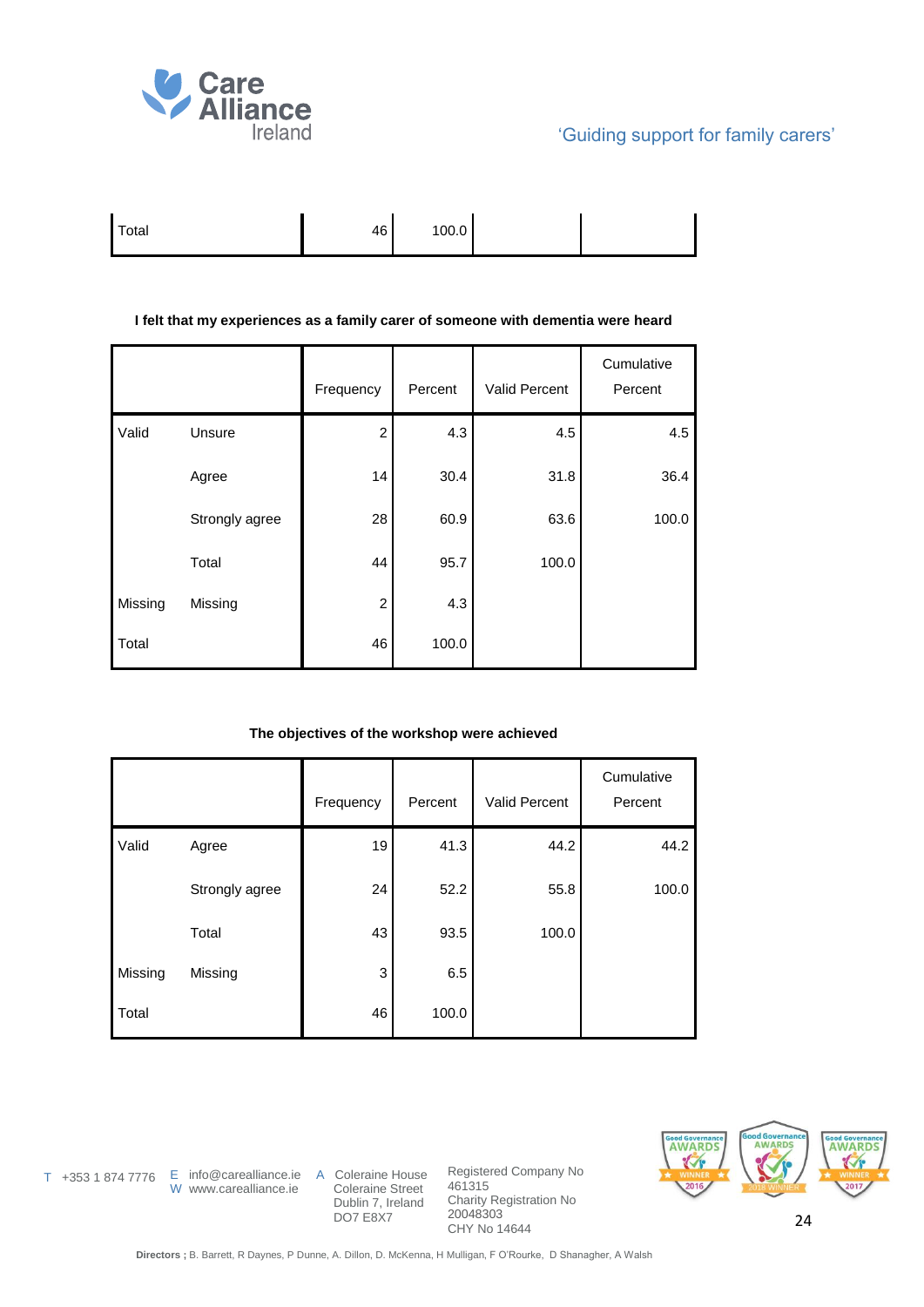

|         |                | Frequency      | Percent | Valid Percent | Cumulative<br>Percent |
|---------|----------------|----------------|---------|---------------|-----------------------|
| Valid   | Unsure         |                | 2.2     | 2.3           | 2.3                   |
|         | Agree          | 18             | 39.1    | 40.9          | 43.2                  |
|         | Strongly agree | 25             | 54.3    | 56.8          | 100.0                 |
|         | Total          | 44             | 95.7    | 100.0         |                       |
| Missing | Missing        | $\overline{c}$ | 4.3     |               |                       |
| Total   |                | 46             | 100.0   |               |                       |

#### **I am satisfied with my participation in the workshop**

## **As a family carer of someone with dementia, how would you rate the information provided to you at the workshop?**

|         |                   | Frequency      | Percent | <b>Valid Percent</b> | Cumulative<br>Percent |
|---------|-------------------|----------------|---------|----------------------|-----------------------|
| Valid   | Extremely useful  | 15             | 32.6    | 34.1                 | 34.1                  |
|         | Very useful       | 19             | 41.3    | 43.2                 | 77.3                  |
|         | Somewhat useful   | 3              | 6.5     | 6.8                  | 84.1                  |
|         | Not useful at all | $\overline{7}$ | 15.2    | 15.9                 | 100.0                 |
|         | Total             | 44             | 95.7    | 100.0                |                       |
| Missing | Missing           | $\overline{c}$ | 4.3     |                      |                       |
| Total   |                   | 46             | 100.0   |                      |                       |



W www.carealliance.ie

T +353 1 874 7776 E info@carealliance.ie A Coleraine House Coleraine Street Dublin 7, Ireland DO7 E8X7